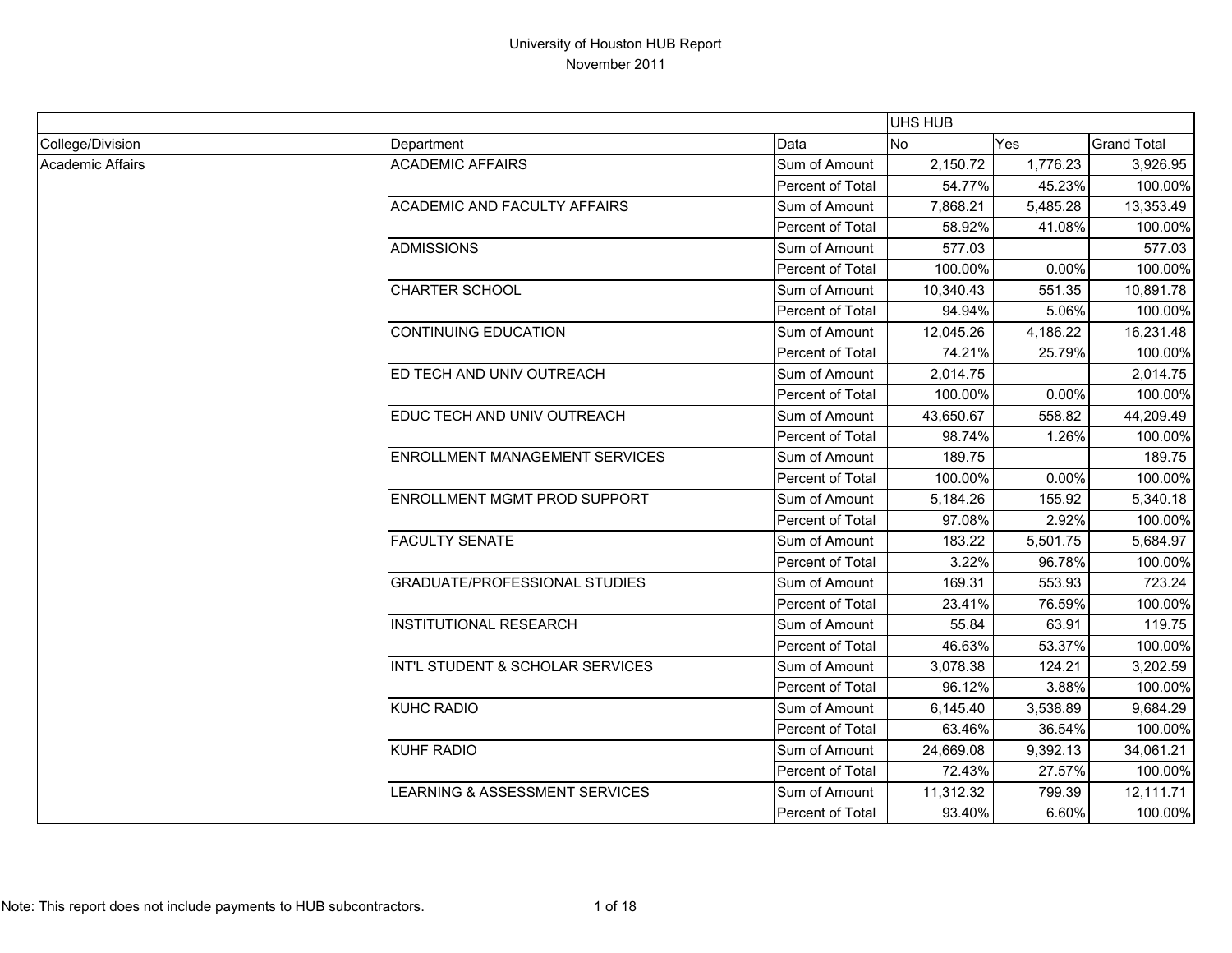|                                   |                                       |                         | UHS HUB    |           |                    |
|-----------------------------------|---------------------------------------|-------------------------|------------|-----------|--------------------|
| College/Division                  | Department                            | Data                    | <b>No</b>  | Yes       | <b>Grand Total</b> |
| Academic Affairs                  | LEARNING AND ASSESSMENT SVCS          | Sum of Amount           | 68.00      | 462.91    | 530.91             |
|                                   |                                       | Percent of Total        | 12.81%     | 87.19%    | 100.00%            |
|                                   | LEARNING SUPPORT SERVICES             | Sum of Amount           | 787.03     | 132.81    | 919.84             |
|                                   |                                       | Percent of Total        | 85.56%     | 14.44%    | 100.00%            |
|                                   | ONLINE FUNCTIONAL SUPPORT             | Sum of Amount           | 1,757.50   |           | 1,757.50           |
|                                   |                                       | Percent of Total        | 100.00%    | 0.00%     | 100.00%            |
|                                   | <b>REGISTRATION AND ACADEMIC RECO</b> | Sum of Amount           | 10,258.26  | 55.00     | 10,313.26          |
|                                   |                                       | Percent of Total        | 99.47%     | 0.53%     | 100.00%            |
|                                   | <b>SCHOLARSHIPS AND FINANCIAL AID</b> | Sum of Amount           | 9,331.09   | 167.31    | 9,498.40           |
|                                   |                                       | Percent of Total        | 98.24%     | 1.76%     | 100.00%            |
|                                   | TV PUBLIC BROADCASTING                | Sum of Amount           | 47,137.51  | 7,305.40  | 54,442.91          |
|                                   |                                       | Percent of Total        | 86.58%     | 13.42%    | 100.00%            |
|                                   | UH OFF-CAMPUS SUPPORT                 | Sum of Amount           | 727.31     | 652.52    | 1,379.83           |
|                                   |                                       | Percent of Total        | 52.71%     | 47.29%    | 100.00%            |
|                                   | UH WELCOME CENTER                     | Sum of Amount           | 617.39     | 4,173.85  | 4,791.24           |
|                                   |                                       | Percent of Total        | 12.89%     | 87.11%    | 100.00%            |
|                                   | UNDERGRADUATE SCHOLARS                | Sum of Amount           | 700.61     | 3,606.15  | 4,306.76           |
|                                   |                                       | Percent of Total        | 16.27%     | 83.73%    | 100.00%            |
|                                   | UNDERGRADUATE STUDIES                 | Sum of Amount           | 499.60     | 96.20     | 595.80             |
|                                   |                                       | Percent of Total        | 83.85%     | 16.15%    | 100.00%            |
|                                   | <b>URBAN EXPERIENCE VPSA</b>          | Sum of Amount           |            | 560.67    | 560.67             |
|                                   |                                       | Percent of Total        | 0.00%      | 100.00%   | 100.00%            |
|                                   | <b>VETERAN SERVICES</b>               | Sum of Amount           | 4,413.19   |           | 4,413.19           |
|                                   |                                       | Percent of Total        | 100.00%    | 0.00%     | 100.00%            |
| Academic Affairs Sum of Amount    |                                       |                         | 205,932.12 | 49,900.85 | 255,832.97         |
| Academic Affairs Percent of Total |                                       |                         | 80.49%     | 19.51%    | 100.00%            |
| Administration and Finance        | <b>ADMINISTRATION &amp; FINANCE</b>   | Sum of Amount           | 2,811.24   | 3,515.56  | 6,326.80           |
|                                   |                                       | Percent of Total        | 44.43%     | 55.57%    | 100.00%            |
|                                   | <b>AUXILIARY SERVICES OPERATIONS</b>  | Sum of Amount           | 4,707.75   | 233.66    | 4,941.41           |
|                                   |                                       | Percent of Total        | 95.27%     | 4.73%     | 100.00%            |
|                                   | <b>BUDGET</b>                         | Sum of Amount           | 256.26     |           | 256.26             |
|                                   |                                       | <b>Percent of Total</b> | 100.00%    | 0.00%     | 100.00%            |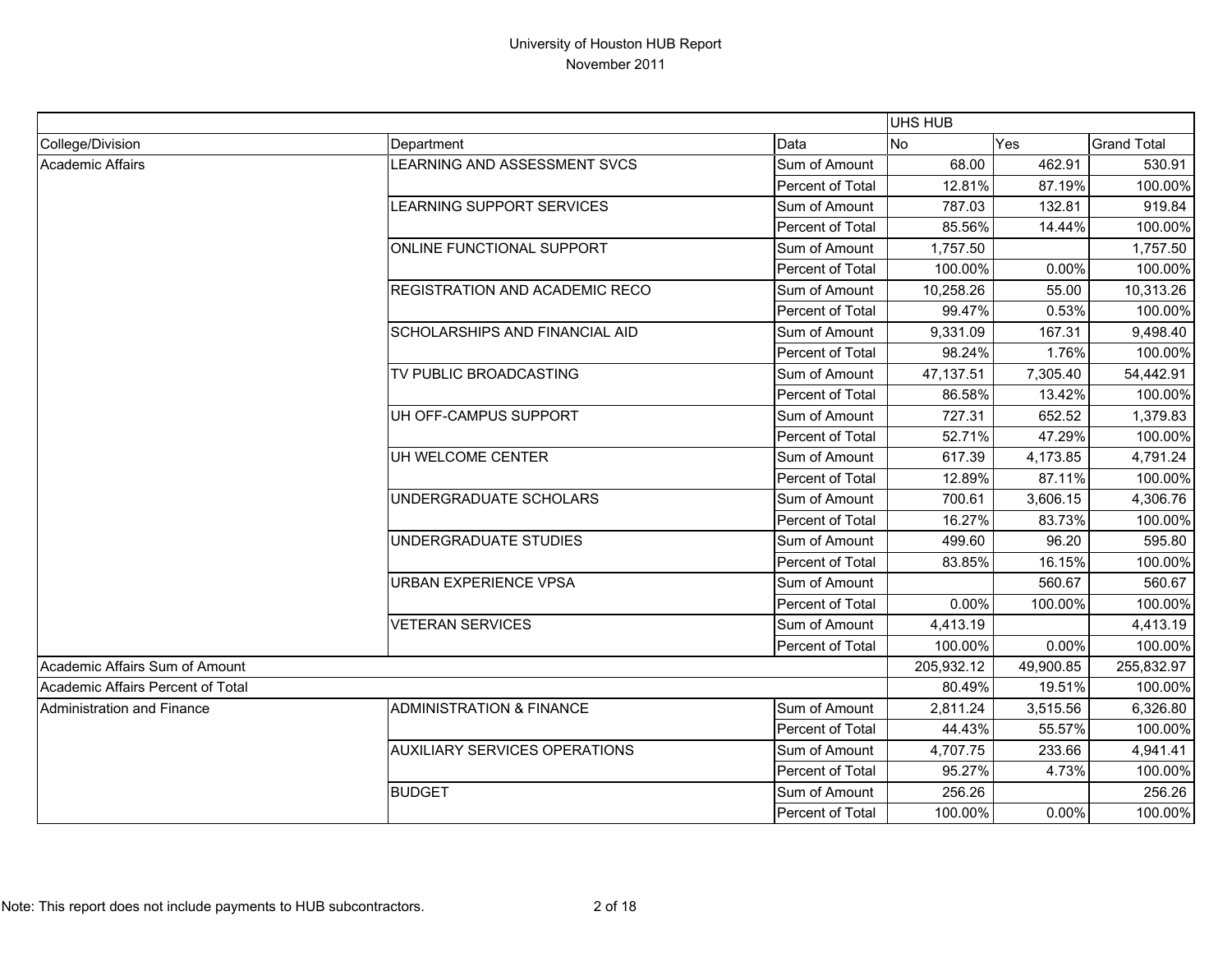|                            |                                               |                         | <b>UHS HUB</b> |            |                    |
|----------------------------|-----------------------------------------------|-------------------------|----------------|------------|--------------------|
| College/Division           | Department                                    | Data                    | <b>No</b>      | Yes        | <b>Grand Total</b> |
| Administration and Finance | <b>BUSINESS SERVICES OPERATIONS</b>           | Sum of Amount           | 453.41         |            | 453.41             |
|                            |                                               | Percent of Total        | 100.00%        | 0.00%      | 100.00%            |
|                            | CENTRAL FACILITY SERVICES                     | Sum of Amount           | 2,337.10       | 204.25     | 2,541.35           |
|                            |                                               | Percent of Total        | 91.96%         | 8.04%      | 100.00%            |
|                            | <b>CULLEN PERFORMANCE HALL</b>                | Sum of Amount           | 7,700.76       | 510.64     | 8,211.40           |
|                            |                                               | Percent of Total        | 93.78%         | 6.22%      | 100.00%            |
|                            | <b>ENTERPRISE SYSTEMS</b>                     | Sum of Amount           | 378,933.61     | 290,529.94 | 669,463.55         |
|                            |                                               | Percent of Total        | 56.60%         | 43.40%     | 100.00%            |
|                            | ENVIRONMENTAL HEALTH RISK MGMT                | Sum of Amount           | 24,042.89      | 1,113.51   | 25,156.40          |
|                            |                                               | Percent of Total        | 95.57%         | 4.43%      | 100.00%            |
|                            | <b>FACILITIES MANAGEMENT</b>                  | Sum of Amount           | 46,473.23      | 16,380.20  | 62,853.43          |
|                            |                                               | Percent of Total        | 73.94%         | 26.06%     | 100.00%            |
|                            | <b>FACILITIES OPERATION &amp; MAINT</b>       | Sum of Amount           | 64,705.62      | 13,445.52  | 78,151.14          |
|                            |                                               | Percent of Total        | 82.80%         | 17.20%     | 100.00%            |
|                            | <b>FACILITIES PLANNING &amp; CONSTRUCTION</b> | Sum of Amount           | 12,284,850.03  | 214,002.06 | 12,498,852.09      |
|                            |                                               | <b>Percent of Total</b> | 98.29%         | 1.71%      | 100.00%            |
|                            | FINANCE-A&F                                   | Sum of Amount           | 1,664.59       | 1,376.00   | 3,040.59           |
|                            |                                               | Percent of Total        | 54.75%         | 45.25%     | 100.00%            |
|                            | HIGH PERFORMANCE COMPUTING & NETWORKS         | Sum of Amount           | 8,257.59       | 873.14     | 9,130.73           |
|                            |                                               | Percent of Total        | 90.44%         | 9.56%      | 100.00%            |
|                            | <b>HUMAN RESOURCES</b>                        | Sum of Amount           | 995.95         | 1,492.81   | 2,488.76           |
|                            |                                               | Percent of Total        | 40.02%         | 59.98%     | 100.00%            |
|                            | <b>INST - BUSINESS SERVICES</b>               | Sum of Amount           | 53,855.35      |            | 53,855.35          |
|                            |                                               | Percent of Total        | 100.00%        | 0.00%      | 100.00%            |
|                            | <b>INST - LOANS</b>                           | Sum of Amount           | 1,067.56       |            | 1,067.56           |
|                            |                                               | Percent of Total        | 100.00%        | 0.00%      | 100.00%            |
|                            | <b>INST - PLANT</b>                           | Sum of Amount           | 2,236.26       |            | 2,236.26           |
|                            |                                               | Percent of Total        | 100.00%        | 0.00%      | 100.00%            |
|                            | MINOR AND PLANNED PROJECTS                    | Sum of Amount           | 121,474.62     | 21,516.24  | 142,990.86         |
|                            |                                               | Percent of Total        | 84.95%         | 15.05%     | 100.00%            |
|                            | NORTH ZONE CUSTODIAL                          | Sum of Amount           | 1,032.97       |            | 1,032.97           |
|                            |                                               | Percent of Total        | 100.00%        | 0.00%      | 100.00%            |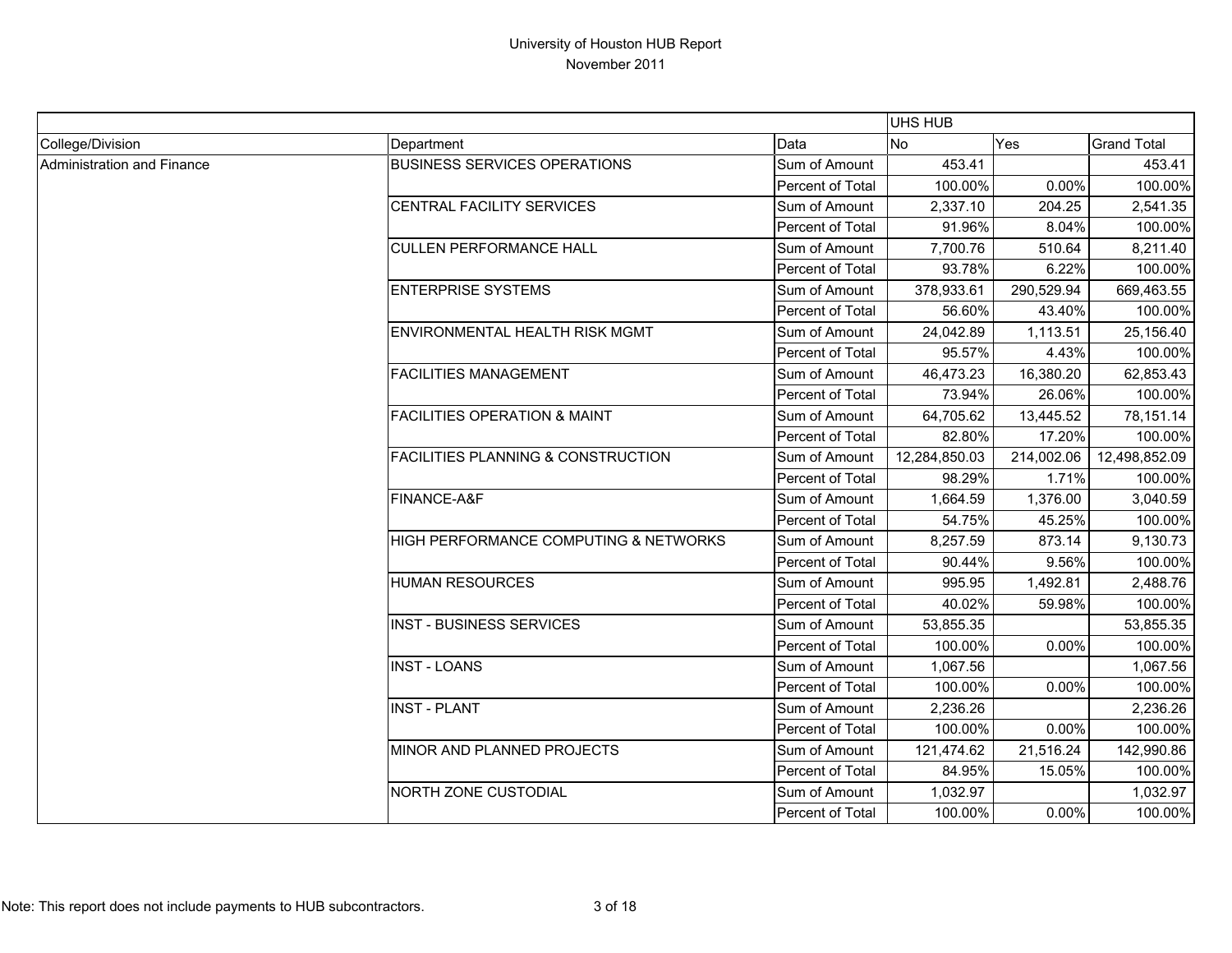|                            |                                          |                  | UHS HUB    |           |                    |
|----------------------------|------------------------------------------|------------------|------------|-----------|--------------------|
| College/Division           | Department                               | Data             | <b>No</b>  | Yes       | <b>Grand Total</b> |
| Administration and Finance | ONE CARD PROGRAM                         | Sum of Amount    | 112,830.77 |           | 112,830.77         |
|                            |                                          | Percent of Total | 100.00%    | 0.00%     | 100.00%            |
|                            | PARKING & TRANSPORTATION OPERATIONS      | Sum of Amount    | 247,368.73 | 1,463.18  | 248,831.91         |
|                            |                                          | Percent of Total | 99.41%     | 0.59%     | 100.00%            |
|                            | PHY PLANT-AUTOMOTIVE                     | Sum of Amount    | 23,619.54  | 1,255.28  | 24,874.82          |
|                            |                                          | Percent of Total | 94.95%     | 5.05%     | 100.00%            |
|                            | PHY PLANT-GROUNDS MAINT                  | Sum of Amount    | 8,880.73   |           | 8,880.73           |
|                            |                                          | Percent of Total | 100.00%    | 0.00%     | 100.00%            |
|                            | PHY PLANT-SOLID WASTE                    | Sum of Amount    | 7,959.31   |           | 7,959.31           |
|                            |                                          | Percent of Total | 100.00%    | 0.00%     | 100.00%            |
|                            | PHYSICAL PLANT                           | Sum of Amount    | 44,454.40  | 72,129.04 | 116,583.44         |
|                            |                                          | Percent of Total | 38.13%     | 61.87%    | 100.00%            |
|                            | <b>POLICE</b>                            | Sum of Amount    | 30,250.41  | 18,033.86 | 48,284.27          |
|                            |                                          | Percent of Total | 62.65%     | 37.35%    | 100.00%            |
|                            | POSTAL SERVICES OPERATIONS               | Sum of Amount    | 5,911.59   |           | 5,911.59           |
|                            |                                          | Percent of Total | 100.00%    | 0.00%     | 100.00%            |
|                            | <b>PRINTING OPERATIONS</b>               | Sum of Amount    | 13,112.79  |           | 13,112.79          |
|                            |                                          | Percent of Total | 100.00%    | 0.00%     | 100.00%            |
|                            | PURCHASED UTILITIES                      | Sum of Amount    | 1,866.00   |           | 1,866.00           |
|                            |                                          | Percent of Total | 100.00%    | 0.00%     | 100.00%            |
|                            | <b>REAL ESTATE SERVICES</b>              | Sum of Amount    |            | 6.34      | 6.34               |
|                            |                                          | Percent of Total | 0.00%      | 100.00%   | 100.00%            |
|                            | <b>RISK MANAGEMENT</b>                   | Sum of Amount    |            | 9.74      | 9.74               |
|                            |                                          | Percent of Total | 0.00%      | 100.00%   | 100.00%            |
|                            | <b>SKILLED TRADES</b>                    | Sum of Amount    | 7,068.17   | 9,960.08  | 17,028.25          |
|                            |                                          | Percent of Total | 41.51%     | 58.49%    | 100.00%            |
|                            | STUDENT FINANCIAL SERVICES               | Sum of Amount    | 10,566.33  | 715.86    | 11,282.19          |
|                            |                                          | Percent of Total | 93.65%     | 6.35%     | 100.00%            |
|                            | <b>TECHNOLOGY SERVICES &amp; SUPPORT</b> | Sum of Amount    | 142,181.01 | 37,409.14 | 179,590.15         |
|                            |                                          | Percent of Total | 79.17%     | 20.83%    | 100.00%            |
|                            | <b>UIT SECURITY</b>                      | Sum of Amount    | 26,560.41  | 41.48     | 26,601.89          |
|                            |                                          | Percent of Total | 99.84%     | 0.16%     | 100.00%            |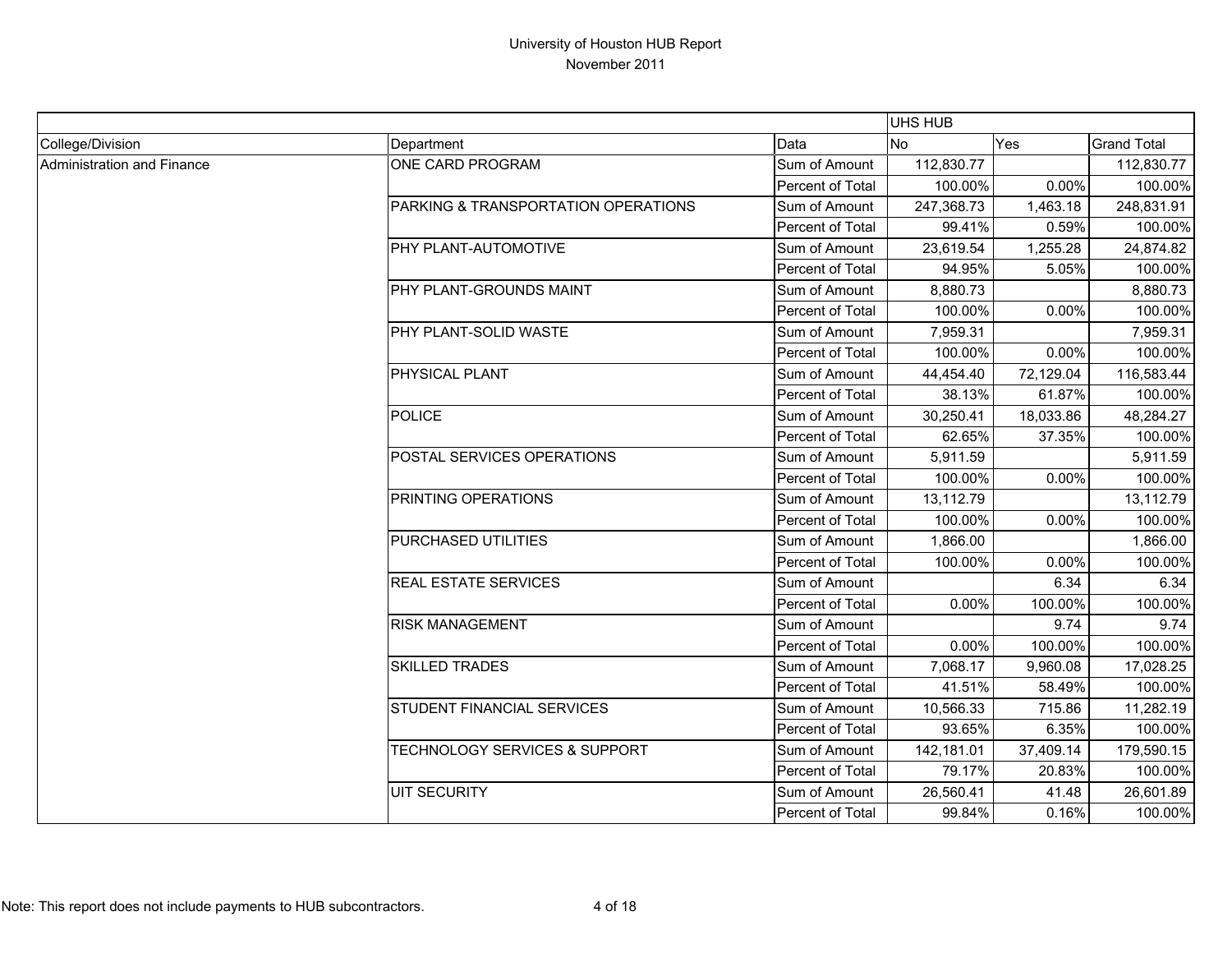|                                             |                                   |                  | UHS HUB       |            |                    |
|---------------------------------------------|-----------------------------------|------------------|---------------|------------|--------------------|
| College/Division                            | Department                        | Data             | <b>No</b>     | Yes        | <b>Grand Total</b> |
| Administration and Finance                  | UNIV PROPERTY SERVICES OPERATIONS | Sum of Amount    | 203,585.00    |            | 203,585.00         |
|                                             |                                   | Percent of Total | 100.00%       | 0.00%      | 100.00%            |
|                                             | UNIVERSITY INFORMATION TECHNOLOGY | Sum of Amount    | 5,782.41      | 1,434.00   | 7,216.41           |
|                                             |                                   | Percent of Total | 80.13%        | 19.87%     | 100.00%            |
| Administration and Finance Sum of Amount    |                                   |                  | 13,899,854.39 | 707,651.53 | 14,607,505.92      |
| Administration and Finance Percent of Total |                                   |                  | 95.16%        | 4.84%      | 100.00%            |
| Architecture                                | DEAN, ARCHITECTURE                | Sum of Amount    | 32,988.45     | 1,292.73   | 34,281.18          |
|                                             |                                   | Percent of Total | 96.23%        | 3.77%      | 100.00%            |
| Architecture Sum of Amount                  |                                   |                  | 32,988.45     | 1,292.73   | 34,281.18          |
| Architecture Percent of Total               |                                   |                  | 96.23%        | 3.77%      | 100.00%            |
| <b>Athletics</b>                            | <b>BASEBALL</b>                   | Sum of Amount    | 3,465.86      | 258.22     | 3,724.08           |
|                                             |                                   | Percent of Total | 93.07%        | 6.93%      | 100.00%            |
|                                             | <b>FOOTBALL</b>                   | Sum of Amount    | 212,027.41    | 162,918.71 | 374,946.12         |
|                                             |                                   | Percent of Total | 56.55%        | 43.45%     | 100.00%            |
|                                             | <b>INTERCOLLEGIATE ATHLETICS</b>  | Sum of Amount    | 402,768.70    | 69,648.88  | 472,417.58         |
|                                             |                                   | Percent of Total | 85.26%        | 14.74%     | 100.00%            |
|                                             | MEN & WOMEN'S CROSS COUNTRY       | Sum of Amount    | 3,424.22      |            | 3,424.22           |
|                                             |                                   | Percent of Total | 100.00%       | 0.00%      | 100.00%            |
|                                             | <b>MEN'S BASKETBALL</b>           | Sum of Amount    | 60,681.21     | 42.16      | 60,723.37          |
|                                             |                                   | Percent of Total | 99.93%        | 0.07%      | 100.00%            |
|                                             | <b>MEN'S GOLF</b>                 | Sum of Amount    | 956.23        | 103.50     | 1,059.73           |
|                                             |                                   | Percent of Total | 90.23%        | 9.77%      | 100.00%            |
|                                             | <b>MEN'S TRACK AND FIELD</b>      | Sum of Amount    | 3,994.01      | 30.64      | 4,024.65           |
|                                             |                                   | Percent of Total | 99.24%        | 0.76%      | 100.00%            |
|                                             | <b>WOMEN'S BASKETBALL</b>         | Sum of Amount    | 28,941.15     | 382.97     | 29,324.12          |
|                                             |                                   | Percent of Total | 98.69%        | 1.31%      | 100.00%            |
|                                             | <b>WOMEN'S SOCCER</b>             | Sum of Amount    | 13,617.38     | 190.12     | 13,807.50          |
|                                             |                                   | Percent of Total | 98.62%        | 1.38%      | 100.00%            |
|                                             | <b>WOMEN'S SOFTBALL</b>           | Sum of Amount    | 6,048.40      |            | 6,048.40           |
|                                             |                                   | Percent of Total | 100.00%       | 0.00%      | 100.00%            |
|                                             | WOMEN'S SWIMMING & DIVING         | Sum of Amount    | 6,320.35      |            | 6,320.35           |
|                                             |                                   | Percent of Total | 100.00%       | 0.00%      | 100.00%            |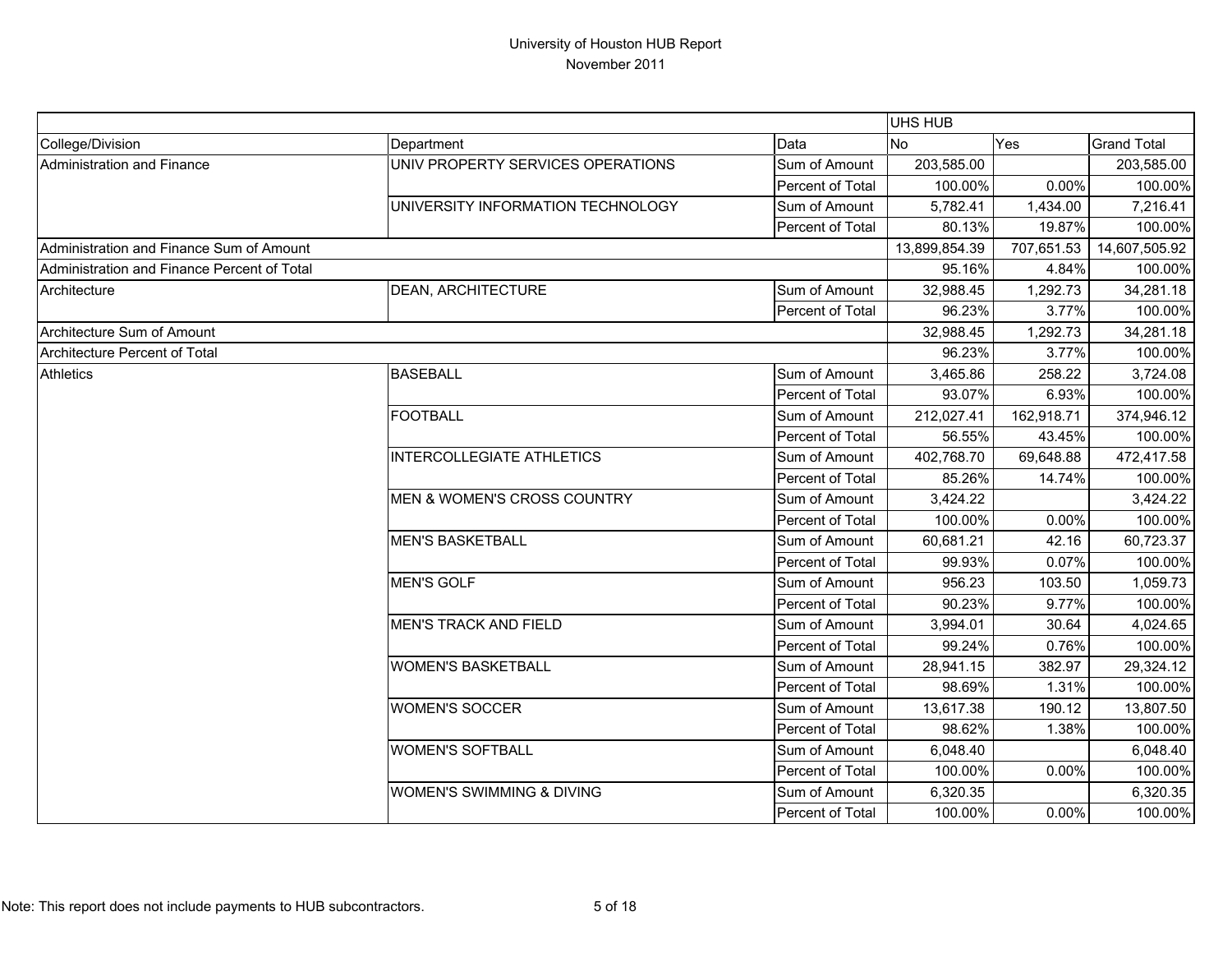|                                |                                       |                  | UHS HUB    |            |                    |
|--------------------------------|---------------------------------------|------------------|------------|------------|--------------------|
| College/Division               | Department                            | Data             | No         | Yes        | <b>Grand Total</b> |
| <b>Athletics</b>               | <b>WOMEN'S TENNIS</b>                 | Sum of Amount    | 1,998.21   |            | 1,998.21           |
|                                |                                       | Percent of Total | 100.00%    | 0.00%      | 100.00%            |
|                                | <b>WOMEN'S TRACK AND FIELD</b>        | Sum of Amount    | 1,787.81   | 30.64      | 1,818.45           |
|                                |                                       | Percent of Total | 98.32%     | 1.68%      | 100.00%            |
|                                | <b>WOMEN'S VOLLEYBALL</b>             | Sum of Amount    | 3,113.29   | 3,463.75   | 6,577.04           |
|                                |                                       | Percent of Total | 47.34%     | 52.66%     | 100.00%            |
| Athletics Sum of Amount        |                                       |                  | 749,144.23 | 237,069.59 | 986,213.82         |
| Athletics Percent of Total     |                                       |                  | 75.96%     | 24.04%     | 100.00%            |
| <b>Business Administration</b> | ACCOUNTANCY AND TAXATION              | Sum of Amount    | 884.19     | 1,501.32   | 2,385.51           |
|                                |                                       | Percent of Total | 37.07%     | 62.93%     | 100.00%            |
|                                | ACCOUNTING CERTIFICATE PROGRAM        | Sum of Amount    | 262.48     | 119.24     | 381.72             |
|                                |                                       | Percent of Total | 68.76%     | 31.24%     | 100.00%            |
|                                | <b>BAUER CAREER SERVICES CTR</b>      | Sum of Amount    | 10,609.67  | 1,705.36   | 12,315.03          |
|                                |                                       | Percent of Total | 86.15%     | 13.85%     | 100.00%            |
|                                | <b>BAUER COMMUNICATIONS</b>           | Sum of Amount    | 16,069.83  |            | 16,069.83          |
|                                |                                       | Percent of Total | 100.00%    | 0.00%      | 100.00%            |
|                                | <b>BAUER DIVISION OF TECHNOLOGY</b>   | Sum of Amount    | 16,733.48  | 29,858.52  | 46,592.00          |
|                                |                                       | Percent of Total | 35.91%     | 64.09%     | 100.00%            |
|                                | <b>BAUER EXTERNAL RELATIONS DEPT</b>  | Sum of Amount    | 2,237.81   | 237.20     | 2,475.01           |
|                                |                                       | Percent of Total | 90.42%     | 9.58%      | 100.00%            |
|                                | CTR FOR EXECUTIVE DEVELOPMENT         | Sum of Amount    | 2,054.98   | 1,604.19   | 3,659.17           |
|                                |                                       | Percent of Total | 56.16%     | 43.84%     | 100.00%            |
|                                | DEAN'S OFFICE, BAUER COLLEGE          | Sum of Amount    | 114,125.32 | 11,670.60  | 125,795.92         |
|                                |                                       | Percent of Total | 90.72%     | 9.28%      | 100.00%            |
|                                | <b>DECISION AND INFORMATION SCIEN</b> | Sum of Amount    | 4,193.04   | 622.75     | 4,815.79           |
|                                |                                       | Percent of Total | 87.07%     | 12.93%     | 100.00%            |
|                                | <b>EXECUTIVE DEGREE PROGRAMS</b>      | Sum of Amount    | 43,196.75  | 14,509.50  | 57,706.25          |
|                                |                                       | Percent of Total | 74.86%     | 25.14%     | 100.00%            |
|                                | FINANCE-BAUER COLLEGE                 | Sum of Amount    | 3,992.63   | 405.63     | 4,398.26           |
|                                |                                       | Percent of Total | 90.78%     | 9.22%      | 100.00%            |
|                                | <b>GLOBAL ENERGY MGMT INST</b>        | Sum of Amount    | 203.50     |            | 203.50             |
|                                |                                       | Percent of Total | 100.00%    | 0.00%      | 100.00%            |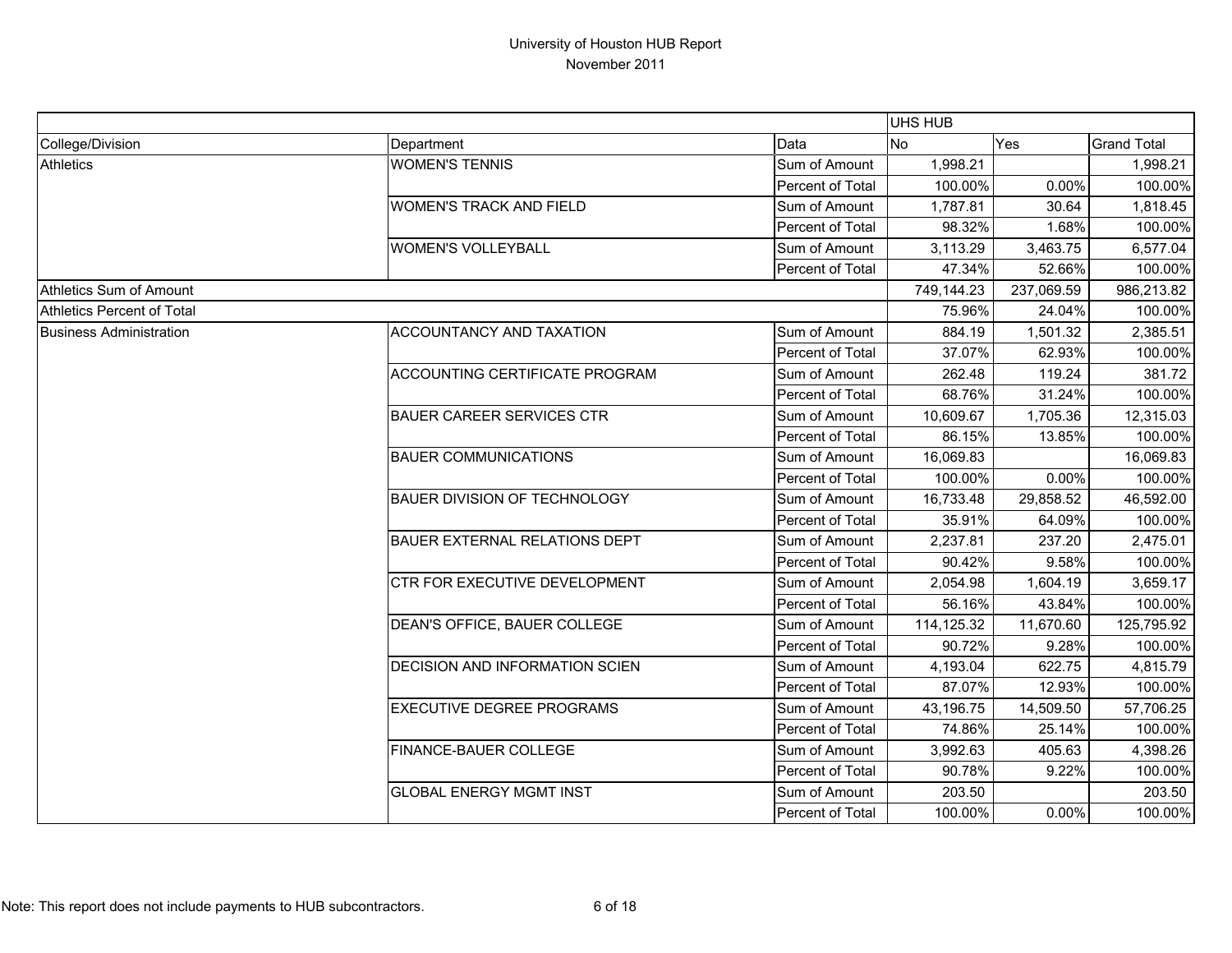|                                          |                                              |                  | UHS HUB    |            |                    |
|------------------------------------------|----------------------------------------------|------------------|------------|------------|--------------------|
| College/Division                         | Department                                   | Data             | <b>No</b>  | Yes        | <b>Grand Total</b> |
| <b>Business Administration</b>           | MANAGEMENT-BAUER COLLEGE                     | Sum of Amount    | 1,157.71   | 680.02     | 1,837.73           |
|                                          |                                              | Percent of Total | 63.00%     | 37.00%     | 100.00%            |
|                                          | MARKETING-BAUER COLLEGE                      | Sum of Amount    | 7,363.64   | 1,359.29   | 8,722.93           |
|                                          |                                              | Percent of Total | 84.42%     | 15.58%     | 100.00%            |
|                                          | <b>MBA STUDENT SERVICES CENTER</b>           | Sum of Amount    | 6,546.54   | 359.48     | 6,906.02           |
|                                          |                                              | Percent of Total | 94.79%     | 5.21%      | 100.00%            |
|                                          | <b>SALES EXCELLENCE INSTITUTE</b>            | Sum of Amount    | 8,347.81   | 2,804.89   | 11,152.70          |
|                                          |                                              | Percent of Total | 74.85%     | 25.15%     | 100.00%            |
|                                          | SMALL BUSINESS DEV CENTER                    | Sum of Amount    | 32,092.56  | 39,406.22  | 71,498.78          |
|                                          |                                              | Percent of Total | 44.89%     | 55.11%     | 100.00%            |
|                                          | UNDERGRAD BUSINESS PROG                      | Sum of Amount    | 2,673.82   | 251.91     | 2,925.73           |
|                                          |                                              | Percent of Total | 91.39%     | 8.61%      | 100.00%            |
|                                          | <b>WOLFF CTR FOR ENTREPRENEURSHIP</b>        | Sum of Amount    | 2,833.30   | 697.60     | 3,530.90           |
|                                          |                                              | Percent of Total | 80.24%     | 19.76%     | 100.00%            |
| Business Administration Sum of Amount    |                                              |                  | 275,579.06 | 107,793.72 | 383,372.78         |
| Business Administration Percent of Total |                                              |                  | 71.88%     | 28.12%     | 100.00%            |
| Chancellor/President                     | CENTER FOR STUDENTS W/DISABILITIES           | Sum of Amount    | 30,317.45  | 325.30     | 30,642.75          |
|                                          |                                              | Percent of Total | 98.94%     | 1.06%      | 100.00%            |
|                                          | <b>COMMUNITY RELATIONS &amp; INST ACCESS</b> | Sum of Amount    | 237.50     | 913.52     | 1,151.02           |
|                                          |                                              | Percent of Total | 20.63%     | 79.37%     | 100.00%            |
|                                          | <b>LGBT RESOURCE CENTER</b>                  | Sum of Amount    | 73.88      | 49.88      | 123.76             |
|                                          |                                              | Percent of Total | 59.70%     | 40.30%     | 100.00%            |
|                                          | OFFICE EQUAL OPPORTUNITY SRVS                | Sum of Amount    | 575.36     |            | 575.36             |
|                                          |                                              | Percent of Total | 100.00%    | 0.00%      | 100.00%            |
|                                          | OFFICE OF SPECIAL EVENTS                     | Sum of Amount    | 20,325.77  | 12,004.35  | 32,330.12          |
|                                          |                                              | Percent of Total | 62.87%     | 37.13%     | 100.00%            |
|                                          | PRESIDENT                                    | Sum of Amount    | 8.717.69   | 273.67     | 8,991.36           |
|                                          |                                              | Percent of Total | 96.96%     | 3.04%      | 100.00%            |
|                                          | <b>STAFF COUNCIL</b>                         | Sum of Amount    | 4,198.36   | 818.73     | 5,017.09           |
|                                          |                                              | Percent of Total | 83.68%     | 16.32%     | 100.00%            |
|                                          | <b>WOMEN'S RESOURCE CENTER</b>               | Sum of Amount    | 652.90     |            | 652.90             |
|                                          |                                              | Percent of Total | 100.00%    | 0.00%      | 100.00%            |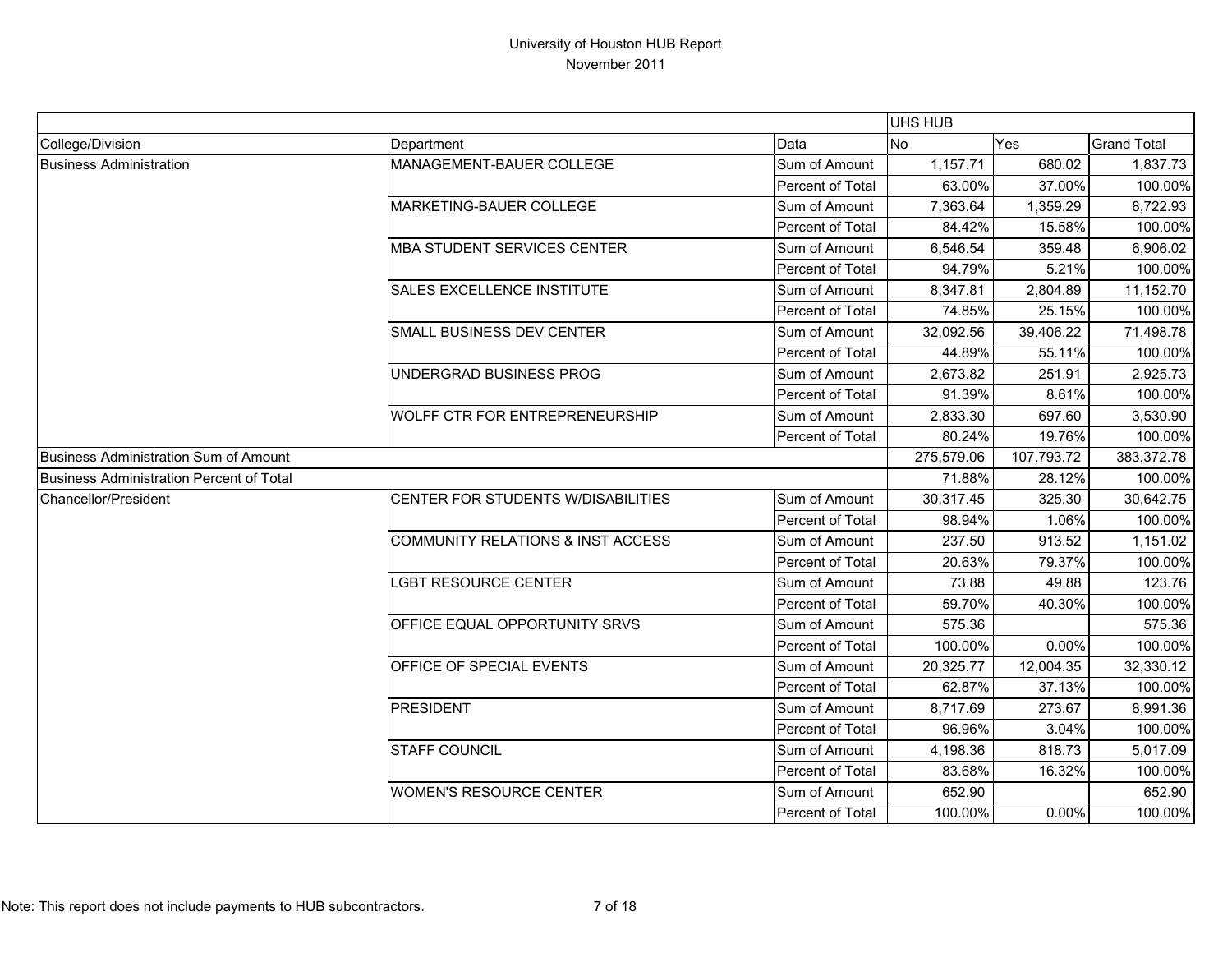|                                       |                                           |                  | <b>UHS HUB</b> |            |                    |
|---------------------------------------|-------------------------------------------|------------------|----------------|------------|--------------------|
| College/Division                      | Department                                | Data             | No             | Yes        | <b>Grand Total</b> |
| Chancellor/President Sum of Amount    |                                           |                  | 65,098.91      | 14,385.45  | 79,484.36          |
| Chancellor/President Percent of Total |                                           |                  | 81.90%         | 18.10%     | 100.00%            |
| Education                             | ASIAN AMERICAN STUDIES                    | Sum of Amount    | 41,758.04      | 3,322.30   | 45,080.34          |
|                                       |                                           | Percent of Total | 92.63%         | 7.37%      | 100.00%            |
|                                       | CENTER FOR INFO TECH IN EDUCATION         | Sum of Amount    | 10,039.41      | 3,039.55   | 13,078.96          |
|                                       |                                           | Percent of Total | 76.76%         | 23.24%     | 100.00%            |
|                                       | <b>CONSISTENCY MGMT &amp; COOP DISCIP</b> | Sum of Amount    | 648.71         | 46.91      | 695.62             |
|                                       |                                           | Percent of Total | 93.26%         | 6.74%      | 100.00%            |
|                                       | <b>CURRICULUM AND INSTRUCTION</b>         | Sum of Amount    | 38,589.56      | 10,054.77  | 48,644.33          |
|                                       |                                           | Percent of Total | 79.33%         | 20.67%     | 100.00%            |
|                                       | <b>DEAN, EDUCATION</b>                    | Sum of Amount    | 7,067.17       | 561.38     | 7,628.55           |
|                                       |                                           | Percent of Total | 92.64%         | 7.36%      | 100.00%            |
|                                       | <b>EDUC EFFECTIVENESS &amp; OUTREACH</b>  | Sum of Amount    |                | 51.43      | 51.43              |
|                                       |                                           | Percent of Total | 0.00%          | 100.00%    | 100.00%            |
|                                       | EDUCATIONAL PSYCHOLOGY                    | Sum of Amount    | 3,289.53       | 712.39     | 4,001.92           |
|                                       |                                           | Percent of Total | 82.20%         | 17.80%     | 100.00%            |
|                                       | INSTITUTE FOR URBAN EDUCATION             | Sum of Amount    | 561.62         | 144.76     | 706.38             |
|                                       |                                           | Percent of Total | 79.51%         | 20.49%     | 100.00%            |
| Education Sum of Amount               |                                           |                  | 101,954.04     | 17,933.49  | 119,887.53         |
| <b>Education Percent of Total</b>     |                                           |                  | 85.04%         | 14.96%     | 100.00%            |
| Engineering                           | <b>BIOMEDICAL ENGINEERING</b>             | Sum of Amount    | 8,168.16       | 1,436.60   | 9,604.76           |
|                                       |                                           | Percent of Total | 85.04%         | 14.96%     | 100.00%            |
|                                       | <b>CHEMICAL ENGINEERING</b>               | Sum of Amount    | 234,795.03     | 4,124.32   | 238,919.35         |
|                                       |                                           | Percent of Total | 98.27%         | 1.73%      | 100.00%            |
|                                       | <b>CIVIL ENGINEERING</b>                  | Sum of Amount    | 805,337.38     | 3,247.13   | 808,584.51         |
|                                       |                                           | Percent of Total | 99.60%         | 0.40%      | 100.00%            |
|                                       | <b>DEAN, ENGINEERING</b>                  | Sum of Amount    | 49,755.81      | 15,817.32  | 65,573.13          |
|                                       |                                           | Percent of Total | 75.88%         | 24.12%     | 100.00%            |
|                                       | ELECTRICAL ENGINEERING                    | Sum of Amount    | 190,987.57     | 107,523.71 | 298,511.28         |
|                                       |                                           | Percent of Total | 63.98%         | 36.02%     | 100.00%            |
|                                       | <b>ENGINEERING SERVICES</b>               | Sum of Amount    | 455.99         | 4,391.92   | 4,847.91           |
|                                       |                                           | Percent of Total | 9.41%          | 90.59%     | 100.00%            |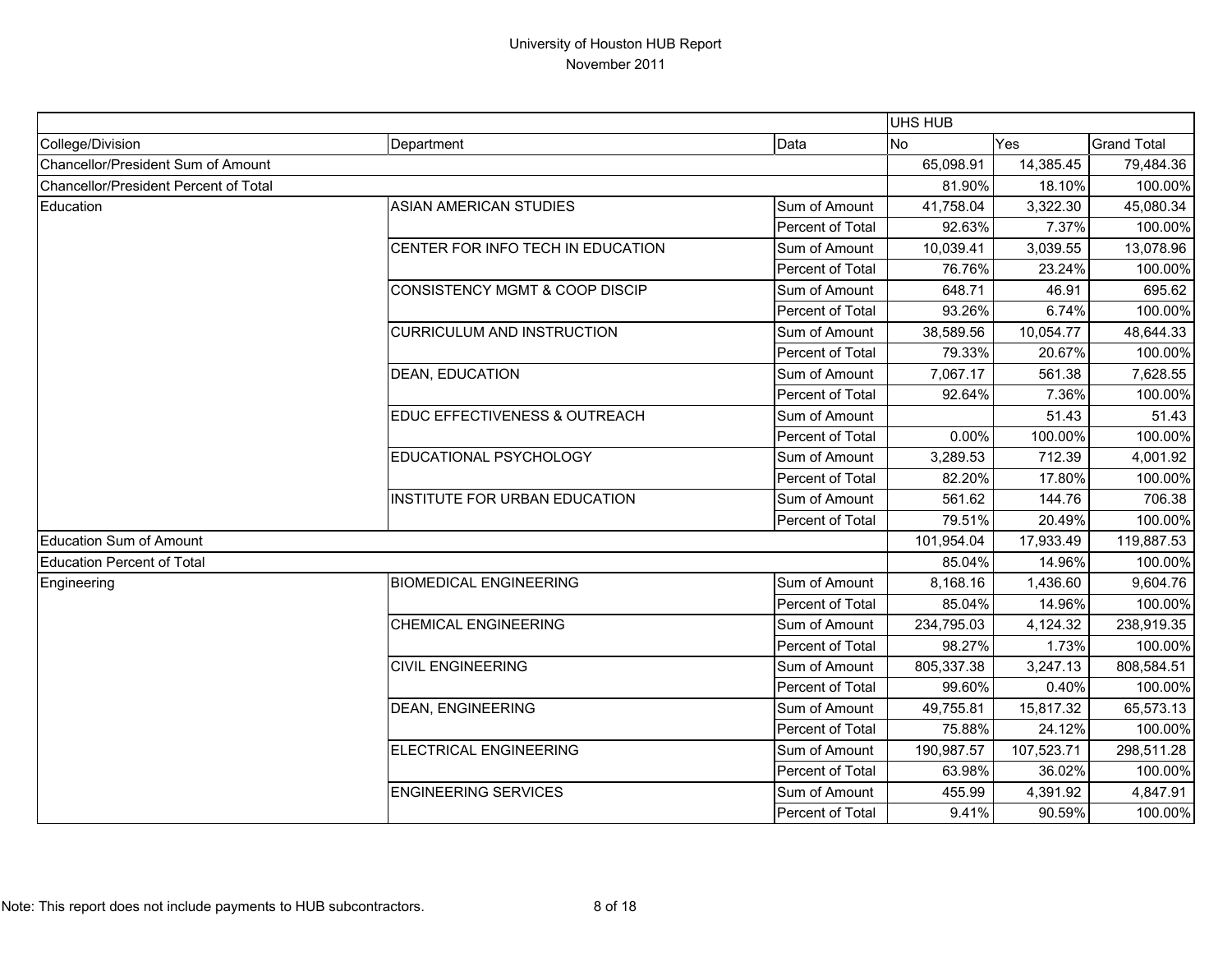|                                                  |                                         |                  | UHS HUB      |            |                    |
|--------------------------------------------------|-----------------------------------------|------------------|--------------|------------|--------------------|
| College/Division                                 | Department                              | Data             | <b>No</b>    | Yes        | <b>Grand Total</b> |
| Engineering                                      | <b>INDUSTRIAL ENGINEERING</b>           | Sum of Amount    | 609.55       | 647.03     | 1,256.58           |
|                                                  |                                         | Percent of Total | 48.51%       | 51.49%     | 100.00%            |
|                                                  | <b>INTEGRATED BIO &amp; NANO SYSTEM</b> | Sum of Amount    | 961.94       |            | 961.94             |
|                                                  |                                         | Percent of Total | 100.00%      | 0.00%      | 100.00%            |
|                                                  | MECHANICAL ENGINEERING                  | Sum of Amount    | 54,146.77    | 11,832.40  | 65,979.17          |
|                                                  |                                         | Percent of Total | 82.07%       | 17.93%     | 100.00%            |
|                                                  | NATL CTR FOR AIRBORNE LASER MAPPING     | Sum of Amount    | 33,769.61    | 1,992.81   | 35,762.42          |
|                                                  |                                         | Percent of Total | 94.43%       | 5.57%      | 100.00%            |
|                                                  | <b>WIND ENERGY CENTER</b>               | Sum of Amount    | 32,795.17    | 226.00     | 33,021.17          |
|                                                  |                                         | Percent of Total | 99.32%       | 0.68%      | 100.00%            |
| <b>Engineering Sum of Amount</b>                 |                                         |                  | 1,411,782.98 | 151,239.24 | 1,563,022.22       |
| <b>Engineering Percent of Total</b>              |                                         |                  | 90.32%       | 9.68%      | 100.00%            |
| <b>Graduate College of Social Work</b>           | ADMISSIONS-GCSW                         | Sum of Amount    | 1,300.00     | 195.55     | 1,495.55           |
|                                                  |                                         | Percent of Total | 86.92%       | 13.08%     | 100.00%            |
|                                                  | <b>ALUMNI &amp; CAREER SERVICES</b>     | Sum of Amount    |              | 303.72     | 303.72             |
|                                                  |                                         | Percent of Total | 0.00%        | 100.00%    | 100.00%            |
|                                                  | CHILD & FAMILY CENTER                   | Sum of Amount    | 5,262.67     |            | 5,262.67           |
|                                                  |                                         | Percent of Total | 100.00%      | 0.00%      | 100.00%            |
|                                                  | CTR DRUG & SOCIAL POLICY RESRC          | Sum of Amount    | 367.49       | 193.07     | 560.56             |
|                                                  |                                         | Percent of Total | 65.56%       | 34.44%     | 100.00%            |
|                                                  | DEAN, SOCIAL WORK                       | Sum of Amount    | 6,853.91     | 2,199.27   | 9,053.18           |
|                                                  |                                         | Percent of Total | 75.71%       | 24.29%     | 100.00%            |
|                                                  | <b>FIELD OFFICE</b>                     | Sum of Amount    | 1,300.00     | 430.33     | 1,730.33           |
|                                                  |                                         | Percent of Total | 75.13%       | 24.87%     | 100.00%            |
|                                                  | <b>GCSW INFORMATION TECHNOLOGY</b>      | Sum of Amount    | 110.00       |            | 110.00             |
|                                                  |                                         | Percent of Total | 100.00%      | 0.00%      | 100.00%            |
|                                                  | PHD PROGRAM                             | Sum of Amount    | 740.49       | 27.97      | 768.46             |
|                                                  |                                         | Percent of Total | 96.36%       | 3.64%      | 100.00%            |
| Graduate College of Social Work Sum of Amount    |                                         |                  | 15,934.56    | 3,349.91   | 19,284.47          |
| Graduate College of Social Work Percent of Total |                                         |                  | 82.63%       | 17.37%     | 100.00%            |
| <b>Honors College</b>                            | DEAN, HONORS COLLEGE                    | Sum of Amount    | 15,139.40    | 5,656.65   | 20,796.05          |
|                                                  |                                         | Percent of Total | 72.80%       | 27.20%     | 100.00%            |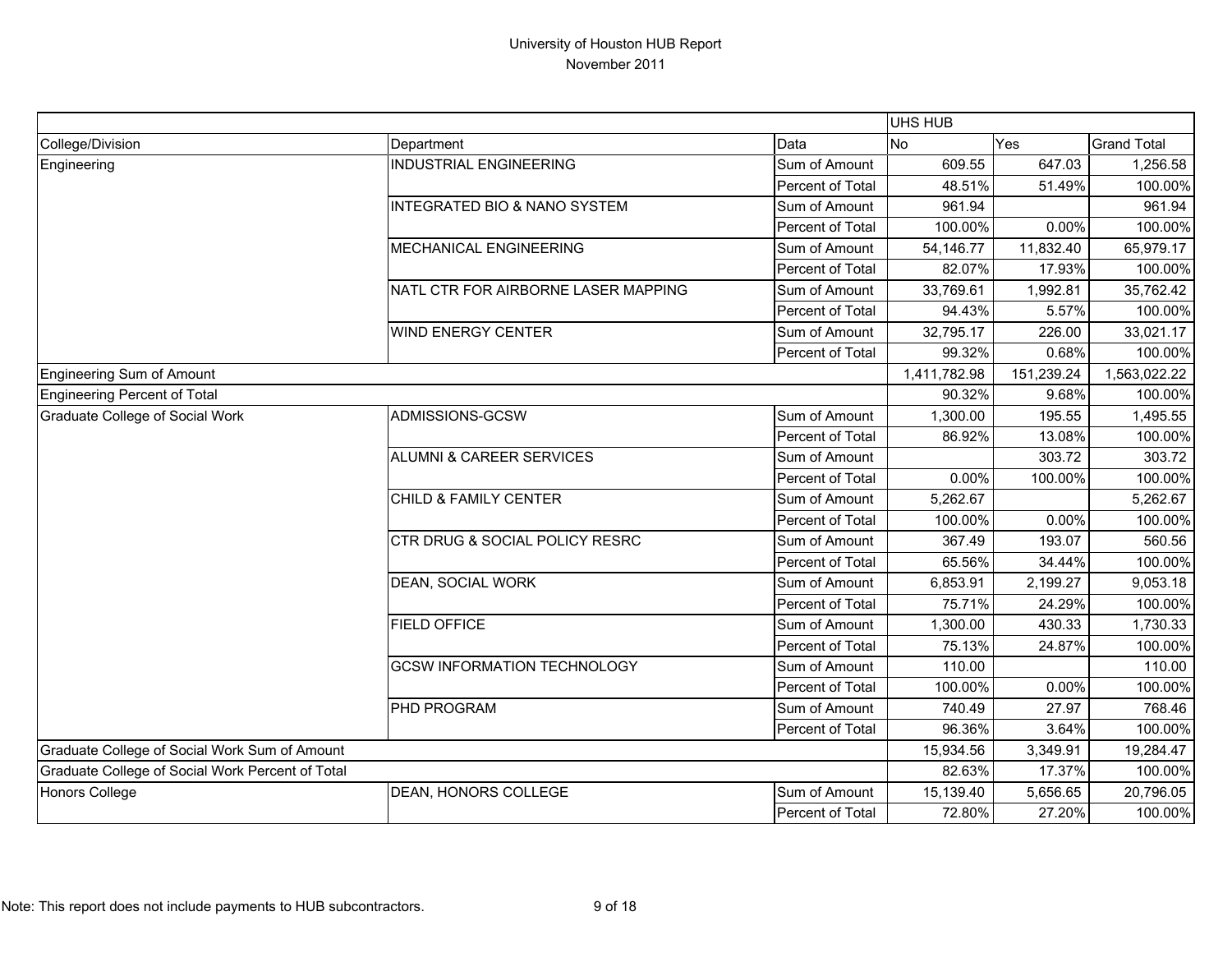|                                                  |                                     |                  | <b>UHS HUB</b> |          |                    |
|--------------------------------------------------|-------------------------------------|------------------|----------------|----------|--------------------|
| College/Division                                 | Department                          | Data             | <b>No</b>      | Yes      | <b>Grand Total</b> |
| Honors College Sum of Amount                     |                                     |                  | 15,139.40      | 5,656.65 | 20,796.05          |
| Honors College Percent of Total                  |                                     |                  | 72.80%         | 27.20%   | 100.00%            |
| Hotel and Restaurant Management                  | DEAN, HOTEL & RESTAURANT MANAG      | Sum of Amount    | 6,396.12       | 5,400.00 | 11,796.12          |
|                                                  |                                     | Percent of Total | 54.22%         | 45.78%   | 100.00%            |
|                                                  | HOTEL AND RESTAURANT MANAGEMENT     | Sum of Amount    | 281,161.32     | 790.02   | 281,951.34         |
|                                                  |                                     | Percent of Total | 99.72%         | 0.28%    | 100.00%            |
| Hotel and Restaurant Management Sum of Amount    |                                     |                  | 287,557.44     | 6,190.02 | 293,747.46         |
| Hotel and Restaurant Management Percent of Total |                                     |                  | 97.89%         | 2.11%    | 100.00%            |
| Law Center                                       | ASSOCIATE DEAN, LAW                 | Sum of Amount    | 2,188.27       |          | 2,188.27           |
|                                                  |                                     | Percent of Total | 100.00%        | 0.00%    | 100.00%            |
|                                                  | <b>BLAKELEY INSTITUTE</b>           | Sum of Amount    | 4,189.31       | 431.68   | 4,620.99           |
|                                                  |                                     | Percent of Total | 90.66%         | 9.34%    | 100.00%            |
|                                                  | <b>BUSINESS SERVICES, LAW</b>       | Sum of Amount    |                | 5,202.69 | 5,202.69           |
|                                                  |                                     | Percent of Total | 0.00%          | 100.00%  | 100.00%            |
|                                                  | CAREER SERVICES, LAW                | Sum of Amount    | 2,678.82       | 2,088.84 | 4,767.66           |
|                                                  |                                     | Percent of Total | 56.19%         | 43.81%   | 100.00%            |
|                                                  | DEAN, LAW                           | Sum of Amount    | 43,858.05      |          | 43,858.05          |
|                                                  |                                     | Percent of Total | 100.00%        | 0.00%    | 100.00%            |
|                                                  | EXTERNAL AFFAIRS, LAW               | Sum of Amount    |                | 64.28    | 64.28              |
|                                                  |                                     | Percent of Total | 0.00%          | 100.00%  | 100.00%            |
|                                                  | <b>FACILITIES, LAW</b>              | Sum of Amount    | 1,810.92       | 2,282.90 | 4,093.82           |
|                                                  |                                     | Percent of Total | 44.24%         | 55.76%   | 100.00%            |
|                                                  | <b>FACULTY SUPPORT LAW</b>          | Sum of Amount    | 4,008.46       | 184.75   | 4,193.21           |
|                                                  |                                     | Percent of Total | 95.59%         | 4.41%    | 100.00%            |
|                                                  | HEALTH LAW & POLICY INSTITUTE       | Sum of Amount    | 1,223.33       | 959.07   | 2,182.40           |
|                                                  |                                     | Percent of Total | 56.05%         | 43.95%   | 100.00%            |
|                                                  | INST OF HIGHER EDU & GOVERNANCE LAW | Sum of Amount    |                | 476.09   | 476.09             |
|                                                  |                                     | Percent of Total | 0.00%          | 100.00%  | 100.00%            |
|                                                  | LAW INFORMATION TECHNOLOGY          | Sum of Amount    | 8,063.37       | 192.40   | 8,255.77           |
|                                                  |                                     | Percent of Total | 97.67%         | 2.33%    | 100.00%            |
|                                                  | <b>LAW LIBRARY</b>                  | Sum of Amount    | 1,979.60       |          | 1,979.60           |
|                                                  |                                     | Percent of Total | 100.00%        | 0.00%    | 100.00%            |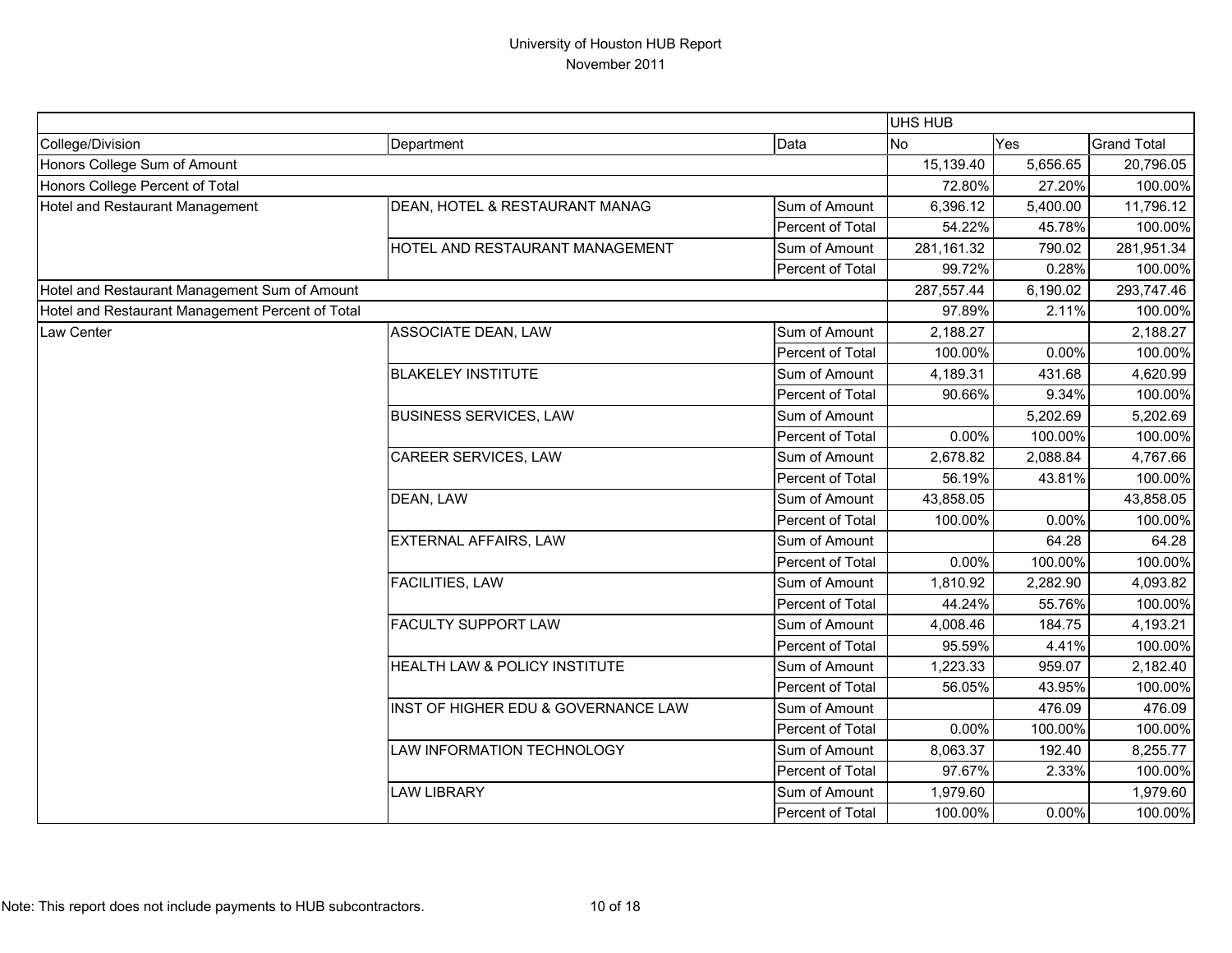|                                  |                                 |                  | <b>UHS HUB</b> |           |                    |
|----------------------------------|---------------------------------|------------------|----------------|-----------|--------------------|
| College/Division                 | Department                      | Data             | <b>INo</b>     | Yes       | <b>Grand Total</b> |
| Law Center                       | LEGAL AID CLINIC, LAW           | Sum of Amount    | 221.17         | 57.70     | 278.87             |
|                                  |                                 | Percent of Total | 79.31%         | 20.69%    | 100.00%            |
|                                  | LEGAL RESEARCH & WRITING, LAW   | Sum of Amount    | 1,019.06       |           | 1,019.06           |
|                                  |                                 | Percent of Total | 100.00%        | 0.00%     | 100.00%            |
|                                  | PUBLIC RELS & MARKETING, LAW    | Sum of Amount    | 14,244.64      | 610.97    | 14,855.61          |
|                                  |                                 | Percent of Total | 95.89%         | 4.11%     | 100.00%            |
|                                  | STUDENT ORGANIZATION, LAW       | Sum of Amount    | 122.46         | 316.62    | 439.08             |
|                                  |                                 | Percent of Total | 27.89%         | 72.11%    | 100.00%            |
|                                  | STUDENT SERVICES, LAW           | Sum of Amount    | 25,438.33      | 3,366.61  | 28,804.94          |
|                                  |                                 | Percent of Total | 88.31%         | 11.69%    | 100.00%            |
| Law Center Sum of Amount         |                                 |                  | 111,045.79     | 16,234.60 | 127,280.39         |
| Law Center Percent of Total      |                                 |                  | 87.25%         | 12.75%    | 100.00%            |
| Liberal Arts and Social Sciences | <b>AEROSPACE STUDIES</b>        | Sum of Amount    | 142.85         | 102.32    | 245.17             |
|                                  |                                 | Percent of Total | 58.27%         | 41.73%    | 100.00%            |
|                                  | AFRICAN-AMERICAN STUDIES        | Sum of Amount    | 291.81         | 571.38    | 863.19             |
|                                  |                                 | Percent of Total | 33.81%         | 66.19%    | 100.00%            |
|                                  | <b>ART</b>                      | Sum of Amount    | 12,306.56      | 4,224.69  | 16,531.25          |
|                                  |                                 | Percent of Total | 74.44%         | 25.56%    | 100.00%            |
|                                  | <b>ARTE PUBLICO</b>             | Sum of Amount    | 31,119.43      | 1,050.92  | 32,170.35          |
|                                  |                                 | Percent of Total | 96.73%         | 3.27%     | 100.00%            |
|                                  | <b>BAND</b>                     | Sum of Amount    | 18,307.74      | 156.88    | 18,464.62          |
|                                  |                                 | Percent of Total | 99.15%         | 0.85%     | 100.00%            |
|                                  | <b>BLAFFER GALLERY</b>          | Sum of Amount    | 6,611.49       | 156.00    | 6,767.49           |
|                                  |                                 | Percent of Total | 97.69%         | 2.31%     | 100.00%            |
|                                  | CENTER FOR PUBLIC HISTORY       | Sum of Amount    | 2,844.25       |           | 2,844.25           |
|                                  |                                 | Percent of Total | 100.00%        | 0.00%     | 100.00%            |
|                                  | CENTER FOR PUBLIC POLICY        | Sum of Amount    | 42,480.99      |           | 42,480.99          |
|                                  |                                 | Percent of Total | 100.00%        | 0.00%     | 100.00%            |
|                                  | <b>COMMUNICATION</b>            | Sum of Amount    | 13,467.65      | 5,649.28  | 19,116.93          |
|                                  |                                 | Percent of Total | 70.45%         | 29.55%    | 100.00%            |
|                                  | <b>COMMUNICATIONS DISORDERS</b> | Sum of Amount    | 5,683.35       | 475.71    | 6,159.06           |
|                                  |                                 | Percent of Total | 92.28%         | 7.72%     | 100.00%            |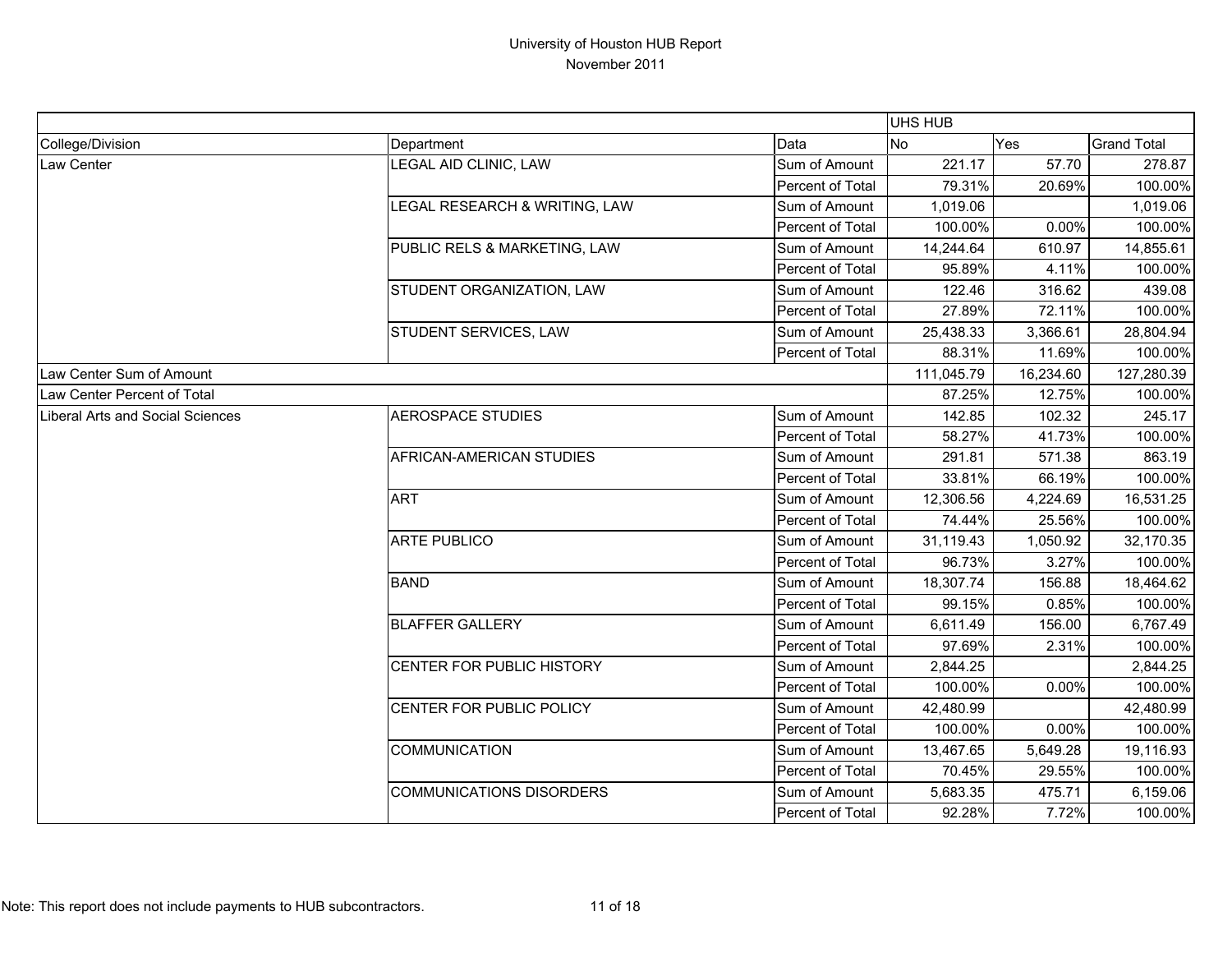|                                         |                                     |                  | UHS HUB    |            |                    |
|-----------------------------------------|-------------------------------------|------------------|------------|------------|--------------------|
| College/Division                        | Department                          | Data             | <b>INo</b> | <b>Yes</b> | <b>Grand Total</b> |
| <b>Liberal Arts and Social Sciences</b> | <b>COMPARATIVE CULTURAL STUDIES</b> | Sum of Amount    | 734.55     | 416.13     | 1,150.68           |
|                                         |                                     | Percent of Total | 63.84%     | 36.16%     | 100.00%            |
|                                         | <b>CWMCA CENTER FOR THE ARTS</b>    | Sum of Amount    | 30,473.24  | 4,376.60   | 34,849.84          |
|                                         |                                     | Percent of Total | 87.44%     | 12.56%     | 100.00%            |
|                                         | DEAN, LIBERAL ARTS & SOC SCI        | Sum of Amount    | 12,064.34  | 611.02     | 12,675.36          |
|                                         |                                     | Percent of Total | 95.18%     | 4.82%      | 100.00%            |
|                                         | <b>ECONOMICS</b>                    | Sum of Amount    | 3,232.13   | 77.94      | 3,310.07           |
|                                         |                                     | Percent of Total | 97.65%     | 2.35%      | 100.00%            |
|                                         | <b>ENGLISH</b>                      | Sum of Amount    | 8,649.89   | 10,732.73  | 19,382.62          |
|                                         |                                     | Percent of Total | 44.63%     | 55.37%     | 100.00%            |
|                                         | HEALTH AND HUMAN PERFORMANCE        | Sum of Amount    | 40,881.58  | 2,308.21   | 43,189.79          |
|                                         |                                     | Percent of Total | 94.66%     | 5.34%      | 100.00%            |
|                                         | <b>HISPANIC STUDIES</b>             | Sum of Amount    | 2,093.64   | 2,395.45   | 4,489.09           |
|                                         |                                     | Percent of Total | 46.64%     | 53.36%     | 100.00%            |
|                                         | <b>HISTORY</b>                      | Sum of Amount    | 3,953.08   | 225.05     | 4,178.13           |
|                                         |                                     | Percent of Total | 94.61%     | 5.39%      | 100.00%            |
|                                         | <b>MEXICAN-AMERICAN STUDIES</b>     | Sum of Amount    | 5,846.60   | 5,356.48   | 11,203.08          |
|                                         |                                     | Percent of Total | 52.19%     | 47.81%     | 100.00%            |
|                                         | <b>MILITARY SCIENCE</b>             | Sum of Amount    | 3,775.60   |            | 3,775.60           |
|                                         |                                     | Percent of Total | 100.00%    | 0.00%      | 100.00%            |
|                                         | MODERN AND CLASSICAL LANGUAGES      | Sum of Amount    | 725.21     | 504.23     | 1,229.44           |
|                                         |                                     | Percent of Total | 58.99%     | 41.01%     | 100.00%            |
|                                         | <b>MUSIC</b>                        | Sum of Amount    | 14,953.34  | 3,095.67   | 18,049.01          |
|                                         |                                     | Percent of Total | 82.85%     | 17.15%     | 100.00%            |
|                                         | PHILOSOPHY                          | Sum of Amount    | 538.06     | 85.67      | 623.73             |
|                                         |                                     | Percent of Total | 86.26%     | 13.74%     | 100.00%            |
|                                         | POLITICAL SCIENCE                   | Sum of Amount    | 633.14     | 1,126.54   | 1,759.68           |
|                                         |                                     | Percent of Total | 35.98%     | 64.02%     | 100.00%            |
|                                         | <b>PSYCHOLOGY</b>                   | Sum of Amount    | 27,562.67  | 3,648.50   | 31,211.17          |
|                                         |                                     | Percent of Total | 88.31%     | 11.69%     | 100.00%            |
|                                         | <b>RELIGIOUS STUDIES</b>            | Sum of Amount    | 4,071.12   | 180.04     | 4,251.16           |
|                                         |                                     | Percent of Total | 95.76%     | 4.24%      | 100.00%            |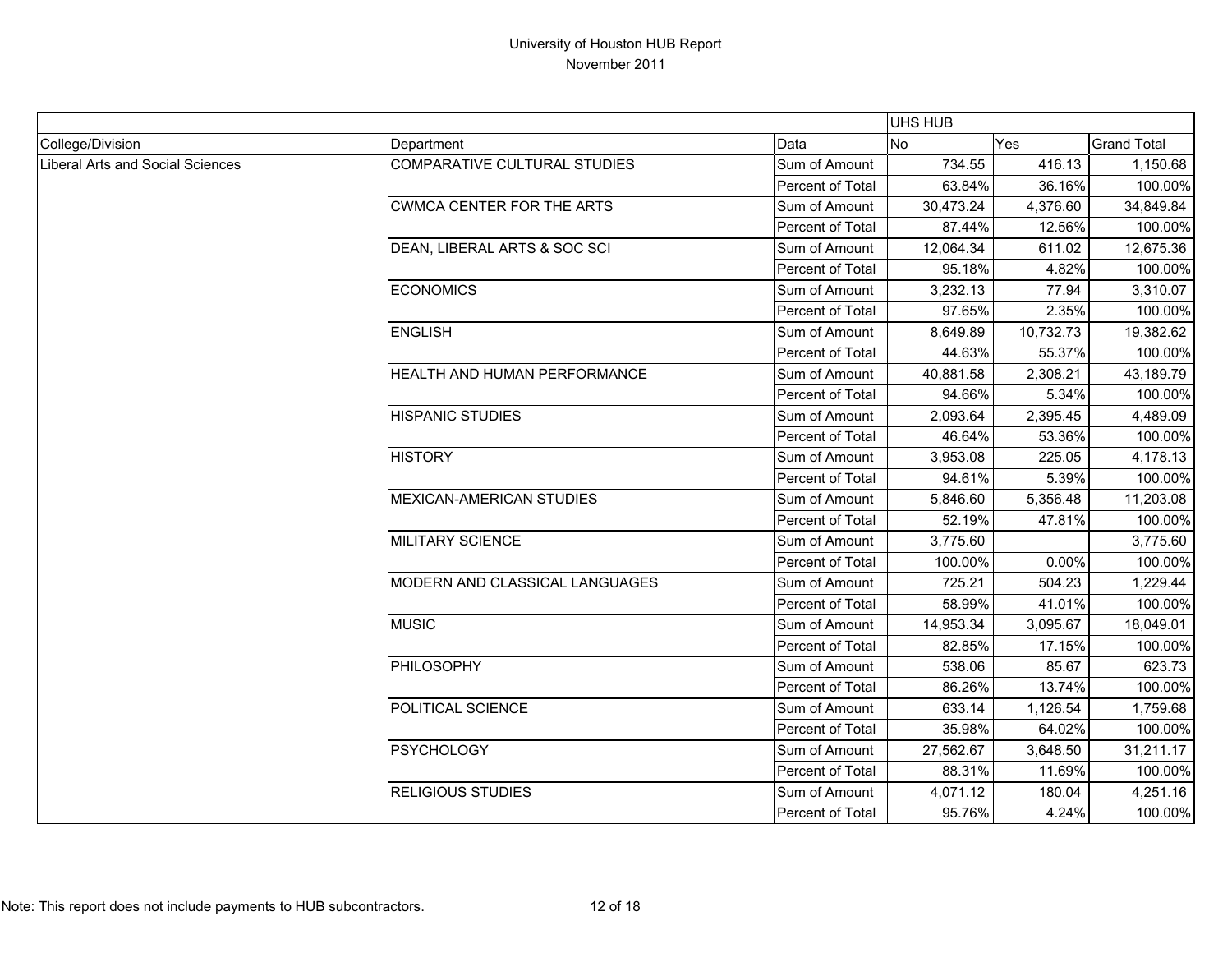|                                                   |                                               |                  | UHS HUB      |            |                    |
|---------------------------------------------------|-----------------------------------------------|------------------|--------------|------------|--------------------|
| College/Division                                  | Department                                    | Data             | No           | Yes        | <b>Grand Total</b> |
| Liberal Arts and Social Sciences                  | <b>SOCIOLOGY</b>                              | Sum of Amount    | 833.24       | 9,196.96   | 10,030.20          |
|                                                   |                                               | Percent of Total | 8.31%        | 91.69%     | 100.00%            |
|                                                   | <b>THEATER</b>                                | Sum of Amount    | 36,922.77    | 1,398.08   | 38,320.85          |
|                                                   |                                               | Percent of Total | 96.35%       | 3.65%      | 100.00%            |
|                                                   | <b>WOMEN'S STUDIES PROGRAM</b>                | Sum of Amount    | 528.35       | 146.35     | 674.70             |
|                                                   |                                               | Percent of Total | 78.31%       | 21.69%     | 100.00%            |
|                                                   | <b>WRITING CENTER</b>                         | Sum of Amount    | 695.22       | 96.60      | 791.82             |
|                                                   |                                               | Percent of Total | 87.80%       | 12.20%     | 100.00%            |
| Liberal Arts and Social Sciences Sum of Amount    |                                               |                  | 332,423.89   | 58,365.43  | 390,789.32         |
| Liberal Arts and Social Sciences Percent of Total |                                               |                  | 85.06%       | 14.94%     | 100.00%            |
| Library                                           | UNIVERSITY LIBRARIES                          | Sum of Amount    | 2,968,089.07 | 125,334.61 | 3,093,423.68       |
|                                                   |                                               | Percent of Total | 95.95%       | 4.05%      | 100.00%            |
| Library Sum of Amount                             |                                               |                  | 2,968,089.07 | 125,334.61 | 3,093,423.68       |
| <b>Library Percent of Total</b>                   |                                               |                  | 95.95%       | 4.05%      | 100.00%            |
| Natural Science and Mathematics                   | <b>BIOLOGY &amp; BIOCHEMISTRY</b>             | Sum of Amount    | 196,259.81   | 1,292.68   | 197,552.49         |
|                                                   |                                               | Percent of Total | 99.35%       | 0.65%      | 100.00%            |
|                                                   | <b>CHEMISTRY</b>                              | Sum of Amount    | 66,115.30    | 3,444.10   | 69,559.40          |
|                                                   |                                               | Percent of Total | 95.05%       | 4.95%      | 100.00%            |
|                                                   | <b>COMPUTER SCIENCE</b>                       | Sum of Amount    | 27,806.77    | 9,633.58   | 37,440.35          |
|                                                   |                                               | Percent of Total | 74.27%       | 25.73%     | 100.00%            |
|                                                   | CTR FOR NUCLEAR RECEPTORS & CELL SIGNALING    | Sum of Amount    | 236,248.45   | 4,186.13   | 240,434.58         |
|                                                   |                                               | Percent of Total | 98.26%       | 1.74%      | 100.00%            |
|                                                   | DEAN, NATURAL SCIENCE & MATHE                 | Sum of Amount    | 61,104.06    | 2,983.36   | 64,087.42          |
|                                                   |                                               | Percent of Total | 95.34%       | 4.66%      | 100.00%            |
|                                                   | EARTH AND ATMOSPHERIC SCIENCES                | Sum of Amount    | 206,635.70   | 37,925.89  | 244,561.59         |
|                                                   |                                               | Percent of Total | 84.49%       | 15.51%     | 100.00%            |
|                                                   | INST FOR MULTIDIM AIR QUALITY STUDIES (IMAQS) | Sum of Amount    | 12,019.46    |            | 12,019.46          |
|                                                   |                                               | Percent of Total | 100.00%      | 0.00%      | 100.00%            |
|                                                   | <b>MATHEMATICS</b>                            | Sum of Amount    | 153,770.92   | 12,346.24  | 166,117.16         |
|                                                   |                                               | Percent of Total | 92.57%       | 7.43%      | 100.00%            |
|                                                   | <b>PHYSICS</b>                                | Sum of Amount    | 9,809.98     | 869.22     | 10,679.20          |
|                                                   |                                               | Percent of Total | 91.86%       | 8.14%      | 100.00%            |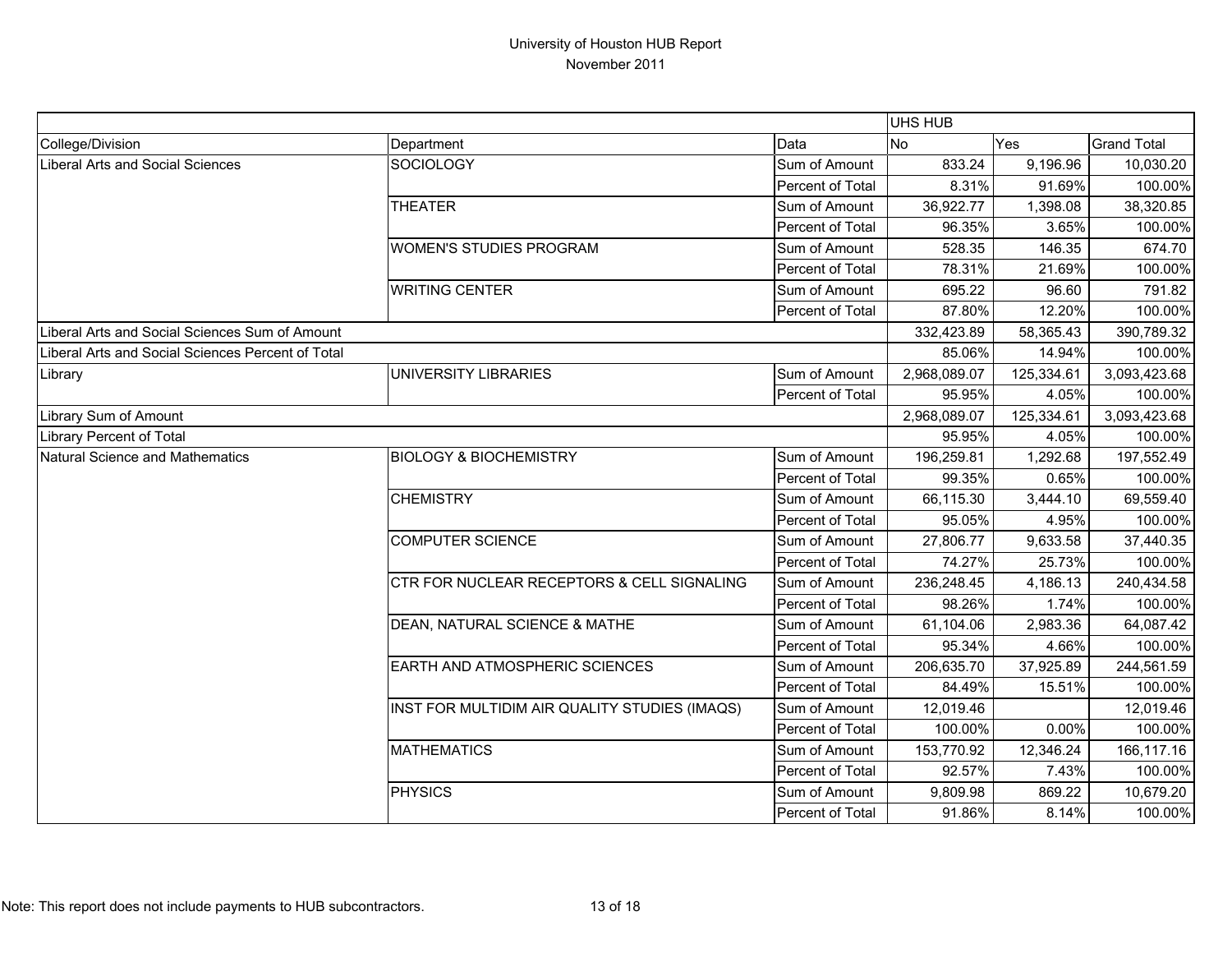|                                                  |                                           |                  | UHS HUB    |              |                    |
|--------------------------------------------------|-------------------------------------------|------------------|------------|--------------|--------------------|
| College/Division                                 | Department                                | Data             | <b>No</b>  | Yes          | <b>Grand Total</b> |
| Natural Science and Mathematics Sum of Amount    |                                           | 969,770.45       | 72,681.20  | 1,042,451.65 |                    |
| Natural Science and Mathematics Percent of Total |                                           | 93.03%           | 6.97%      | 100.00%      |                    |
| Optometry                                        | DEAN, OPTOMETRY                           | Sum of Amount    | 15,676.20  | 1,613.11     | 17,289.31          |
|                                                  |                                           | Percent of Total | 90.67%     | 9.33%        | 100.00%            |
|                                                  | OPT VISION SCIENCES                       | Sum of Amount    | 19,727.28  | 1,452.50     | 21,179.78          |
|                                                  |                                           | Percent of Total | 93.14%     | 6.86%        | 100.00%            |
|                                                  | OPTOMETRY CLINIC                          | Sum of Amount    | 50,667.42  | 9,036.36     | 59,703.78          |
|                                                  |                                           | Percent of Total | 84.86%     | 15.14%       | 100.00%            |
| Optometry Sum of Amount                          |                                           |                  | 86,070.90  | 12,101.97    | 98,172.87          |
| Optometry Percent of Total                       |                                           |                  | 87.67%     | 12.33%       | 100.00%            |
| Pharmacy                                         | <b>CLINICAL PHARMACY &amp; ADMINISTRA</b> | Sum of Amount    | 26,574.30  | 849.64       | 27,423.94          |
|                                                  |                                           | Percent of Total | 96.90%     | 3.10%        | 100.00%            |
|                                                  | <b>DEAN, PHARMACY</b>                     | Sum of Amount    | 110,863.28 | 2,622.50     | 113,485.78         |
|                                                  |                                           | Percent of Total | 97.69%     | 2.31%        | 100.00%            |
|                                                  | PHARMACOLOGICAL & PHARMACEUTIC            | Sum of Amount    | 26,898.24  | 2,669.31     | 29,567.55          |
|                                                  |                                           | Percent of Total | 90.97%     | 9.03%        | 100.00%            |
| Pharmacy Sum of Amount                           |                                           |                  | 164,335.82 | 6,141.45     | 170,477.27         |
| Pharmacy Percent of Total                        |                                           |                  | 96.40%     | 3.60%        | 100.00%            |
| Research                                         | ANIMAL CARE OPERATIONS                    | Sum of Amount    | 11,023.59  | 620.57       | 11,644.16          |
|                                                  |                                           | Percent of Total | 94.67%     | 5.33%        | 100.00%            |
|                                                  | CENTER FOR ADVANCED MATERIALS             | Sum of Amount    | 2,765.06   | 546.64       | 3,311.70           |
|                                                  |                                           | Percent of Total | 83.49%     | 16.51%       | 100.00%            |
|                                                  | CENTER FOR MATERIALS CHEMISTRY (CMC)      | Sum of Amount    | 26.60      | 69.18        | 95.78              |
|                                                  |                                           | Percent of Total | 27.77%     | 72.23%       | 100.00%            |
|                                                  | CTR FOR BIOMED/ENVIRON GENOMIC            | Sum of Amount    | 5,792.19   | 782.93       | 6,575.12           |
|                                                  |                                           | Percent of Total | 88.09%     | 11.91%       | 100.00%            |
|                                                  | CTR NEURO AND BIOMECH RESEARCH            | Sum of Amount    | 894.36     |              | 894.36             |
|                                                  |                                           | Percent of Total | 100.00%    | 0.00%        | 100.00%            |
|                                                  | <b>GRANTS AND CONTRACTS</b>               | Sum of Amount    | 530.43     |              | 530.43             |
|                                                  |                                           | Percent of Total | 100.00%    | 0.00%        | 100.00%            |
|                                                  | <b>HOUSTON COASTAL CENTER</b>             | Sum of Amount    | 8,388.38   |              | 8,388.38           |
|                                                  |                                           | Percent of Total | 100.00%    | 0.00%        | 100.00%            |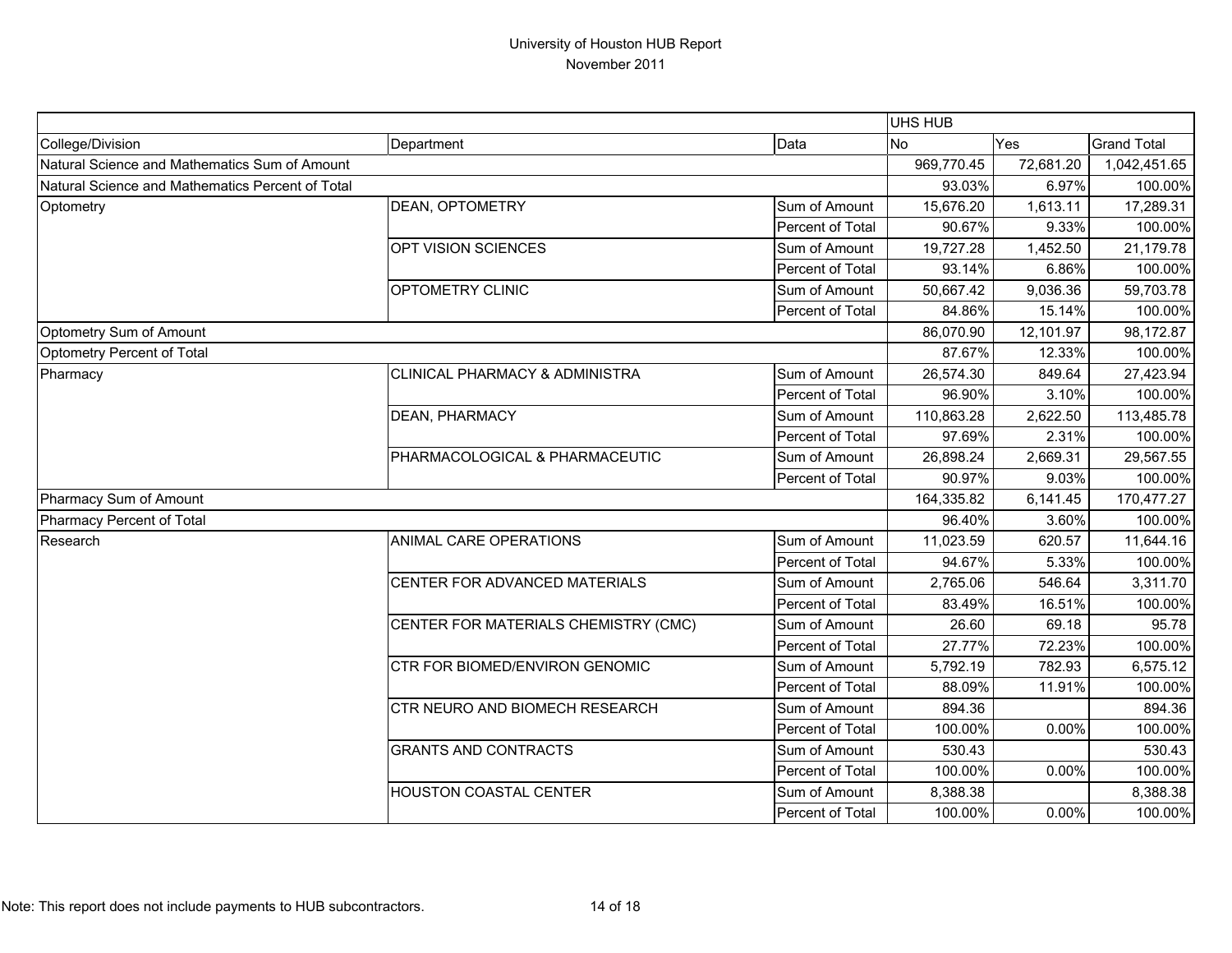|                                  |                                         |                  | <b>UHS HUB</b> |           |                    |
|----------------------------------|-----------------------------------------|------------------|----------------|-----------|--------------------|
| College/Division                 | Department                              | Data             | No             | Yes       | <b>Grand Total</b> |
| Research                         | INSTITUTE FOR MOLECULAR DESIGN          | Sum of Amount    | 46,285.50      |           | 46,285.50          |
|                                  |                                         | Percent of Total | 100.00%        | 0.00%     | 100.00%            |
|                                  | <b>INSTITUTE FOR NANOENERGY</b>         | Sum of Amount    | 1,220.62       | 225.00    | 1,445.62           |
|                                  |                                         | Percent of Total | 84.44%         | 15.56%    | 100.00%            |
|                                  | OFFICE OF TECHNOLOGY MANAGEMENT         | Sum of Amount    | 76,967.59      |           | 76,967.59          |
|                                  |                                         | Percent of Total | 100.00%        | 0.00%     | 100.00%            |
|                                  | <b>RESEARCH DIVISION OFFICE</b>         | Sum of Amount    | 210,112.80     | 2,439.02  | 212,551.82         |
|                                  |                                         | Percent of Total | 98.85%         | 1.15%     | 100.00%            |
|                                  | <b>RESEARCH FINANCIAL SERVICES</b>      | Sum of Amount    | 55.35          | 74.42     | 129.77             |
|                                  |                                         | Percent of Total | 42.65%         | 57.35%    | 100.00%            |
|                                  | <b>RESEARCH INFORMATION CENTER</b>      | Sum of Amount    | 1,113.08       |           | 1,113.08           |
|                                  |                                         | Percent of Total | 100.00%        | 0.00%     | 100.00%            |
|                                  | RESEARCH POLICIES/COMPLIANCE/COMMITTEES | Sum of Amount    | 327.37         |           | 327.37             |
|                                  |                                         | Percent of Total | 100.00%        | 0.00%     | 100.00%            |
|                                  | <b>TIMES</b>                            | Sum of Amount    | 59,116.96      | 10,527.34 | 69,644.30          |
|                                  |                                         | Percent of Total | 84.88%         | 15.12%    | 100.00%            |
|                                  | TX CTR SUPERCONDUCTIVITY AT UH          | Sum of Amount    | 86,514.23      | 7,497.95  | 94,012.18          |
|                                  |                                         | Percent of Total | 92.02%         | 7.98%     | 100.00%            |
|                                  | TX LEARNING/COMPUTATIONAL CTR           | Sum of Amount    | 31,416.84      | 3,537.99  | 34,954.83          |
|                                  |                                         | Percent of Total | 89.88%         | 10.12%    | 100.00%            |
|                                  | TX OBESITY RESEARCH CENTER              | Sum of Amount    |                | 6.80      | 6.80               |
|                                  |                                         | Percent of Total | 0.00%          | 100.00%   | 100.00%            |
|                                  | UH WIND CLUSTER                         | Sum of Amount    | 21,000.00      |           | 21,000.00          |
|                                  |                                         | Percent of Total | 100.00%        | 0.00%     | 100.00%            |
| Research Sum of Amount           |                                         |                  | 563,550.95     | 26,327.84 | 589,878.79         |
| <b>Research Percent of Total</b> |                                         |                  | 95.54%         | 4.46%     | 100.00%            |
| <b>Student Affairs</b>           | <b>CAMPUS RECREATION</b>                | Sum of Amount    | 46,311.73      | 2,283.01  | 48,594.74          |
|                                  |                                         | Percent of Total | 95.30%         | 4.70%     | 100.00%            |
|                                  | CENTER FOR STUDENT INVOLVEMENT          | Sum of Amount    | 15,476.55      | 648.56    | 16,125.11          |
|                                  |                                         | Percent of Total | 95.98%         | 4.02%     | 100.00%            |
|                                  | CHILDREN'S LEARNING CENTER              | Sum of Amount    | 9,655.86       | 1,934.87  | 11,590.73          |
|                                  |                                         | Percent of Total | 83.31%         | 16.69%    | 100.00%            |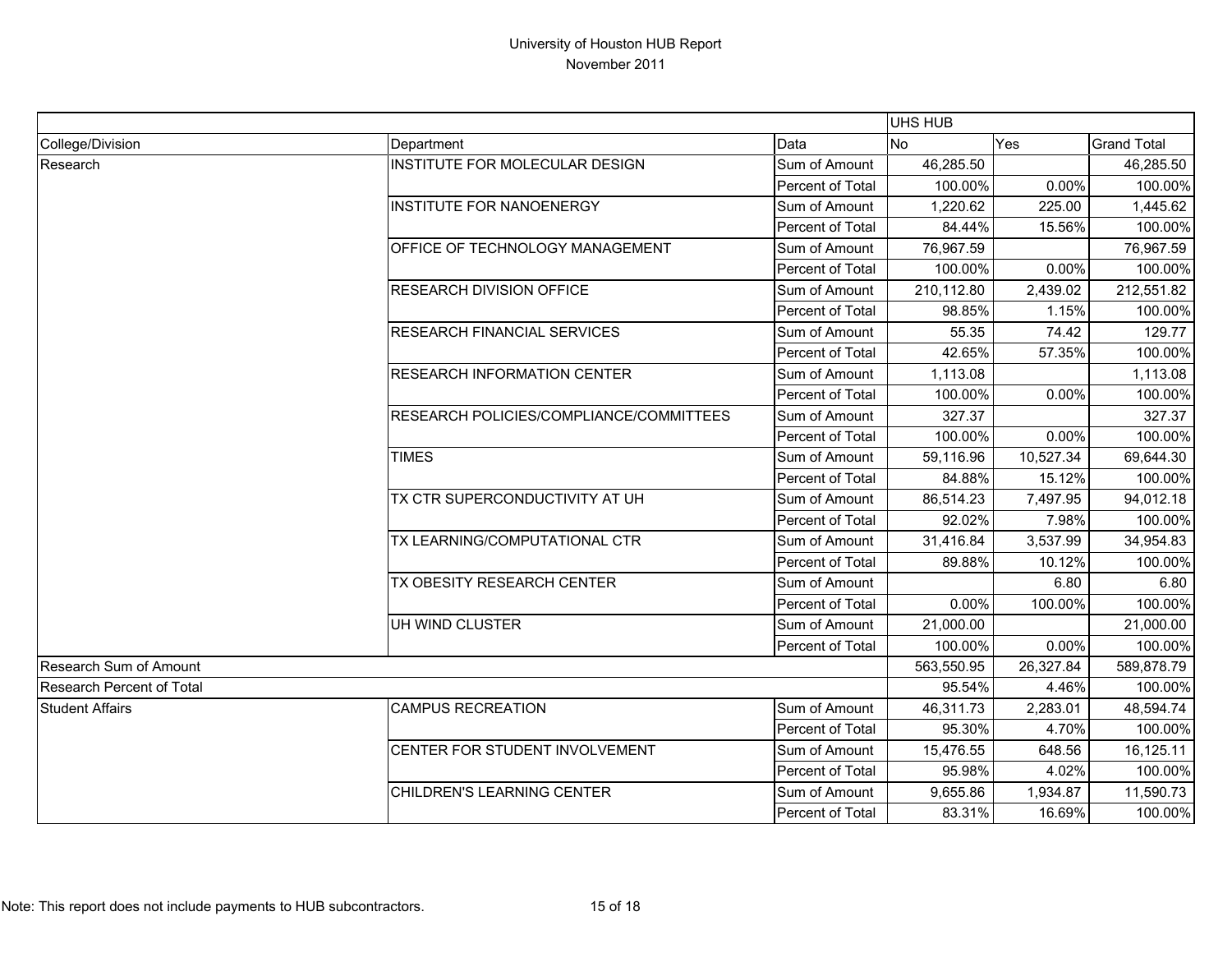|                                  |                                       |                  | <b>UHS HUB</b> |           |                    |
|----------------------------------|---------------------------------------|------------------|----------------|-----------|--------------------|
| College/Division                 | Department                            | Data             | No             | Yes       | <b>Grand Total</b> |
| <b>Student Affairs</b>           | COUNSELING AND PSYCH SVCS             | Sum of Amount    | 1,389.26       | 1,516.28  | 2,905.54           |
|                                  |                                       | Percent of Total | 47.81%         | 52.19%    | 100.00%            |
|                                  | CTR FOR LEADERSHIP & FSL              | Sum of Amount    | 2,237.40       |           | 2,237.40           |
|                                  |                                       | Percent of Total | 100.00%        | 0.00%     | 100.00%            |
|                                  | <b>DEAN OF STUDENTS</b>               | Sum of Amount    | 11,099.21      | 2,662.17  | 13,761.38          |
|                                  |                                       | Percent of Total | 80.65%         | 19.35%    | 100.00%            |
|                                  | <b>RELIGION CENTER</b>                | Sum of Amount    | 187.69         |           | 187.69             |
|                                  |                                       | Percent of Total | 100.00%        | 0.00%     | 100.00%            |
|                                  | <b>RESIDENTIAL LIFE &amp; HOUSING</b> | Sum of Amount    | 6,591.52       | 2,519.57  | 9,111.09           |
|                                  |                                       | Percent of Total | 72.35%         | 27.65%    | 100.00%            |
|                                  | <b>STUDENT AFFAIRS</b>                | Sum of Amount    | 7,585.29       | 6,130.49  | 13,715.78          |
|                                  |                                       | Percent of Total | 55.30%         | 44.70%    | 100.00%            |
|                                  | STUDENT HEALTH CENTER                 | Sum of Amount    | 20,264.92      | 15,846.72 | 36,111.64          |
|                                  |                                       | Percent of Total | 56.12%         | 43.88%    | 100.00%            |
|                                  | STUDENT PHARMACY                      | Sum of Amount    | 552.41         | 88.11     | 640.52             |
|                                  |                                       | Percent of Total | 86.24%         | 13.76%    | 100.00%            |
|                                  | <b>STUDENT PUBLICATIONS</b>           | Sum of Amount    | 10,004.24      | 853.82    | 10,858.06          |
|                                  |                                       | Percent of Total | 92.14%         | 7.86%     | 100.00%            |
|                                  | UNIVERSITY CAREER SERVICES            | Sum of Amount    | 5,727.14       | 477.31    | 6,204.45           |
|                                  |                                       | Percent of Total | 92.31%         | 7.69%     | 100.00%            |
|                                  | <b>UNIVERSITY CENTER</b>              | Sum of Amount    | 8,819.13       | 2,992.81  | 11,811.94          |
|                                  |                                       | Percent of Total | 74.66%         | 25.34%    | 100.00%            |
| Student Affairs Sum of Amount    |                                       |                  | 145,902.35     | 37,953.72 | 183,856.07         |
| Student Affairs Percent of Total |                                       |                  | 79.36%         | 20.64%    | 100.00%            |
| Technology                       | CENTER FOR APPLIED TECHNOLOGY         | Sum of Amount    | 7,673.97       |           | 7,673.97           |
|                                  |                                       | Percent of Total | 100.00%        | 0.00%     | 100.00%            |
|                                  | CENTER FOR FUTURE OF HEALTH           | Sum of Amount    | 359.00         | 1,998.46  | 2,357.46           |
|                                  |                                       | Percent of Total | 15.23%         | 84.77%    | 100.00%            |
|                                  | CENTER FOR LIFE SCIENCES TECH         | Sum of Amount    | 5,470.45       | 8,662.20  | 14,132.65          |
|                                  |                                       | Percent of Total | 38.71%         | 61.29%    | 100.00%            |
|                                  | CENTER FOR TECHNOLOGY LITERACY        | Sum of Amount    | 4,532.09       |           | 4,532.09           |
|                                  |                                       | Percent of Total | 100.00%        | 0.00%     | 100.00%            |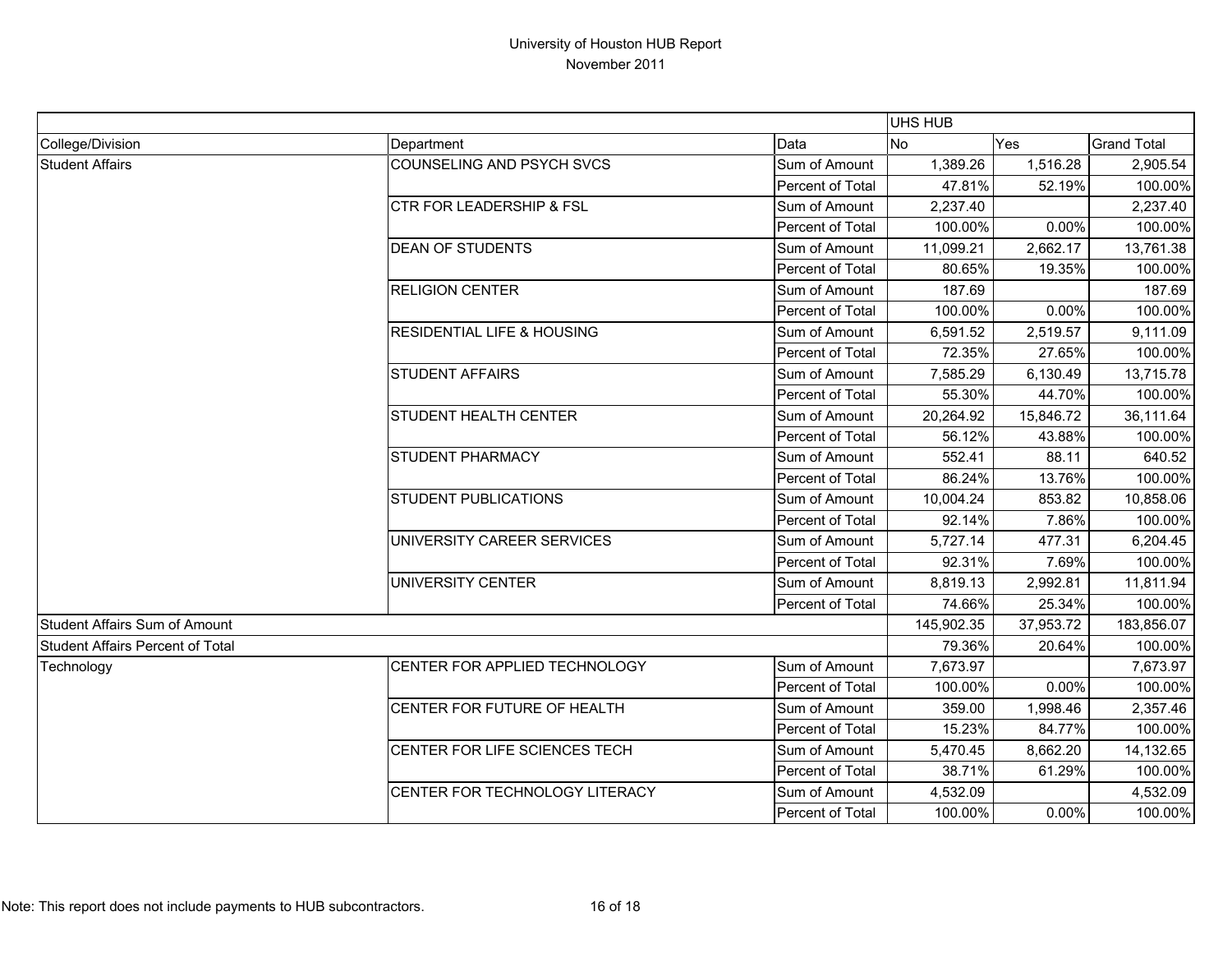|                                    |                                         |                  | UHS HUB    |           |                    |
|------------------------------------|-----------------------------------------|------------------|------------|-----------|--------------------|
| College/Division                   | Department                              | Data             | <b>No</b>  | Yes       | <b>Grand Total</b> |
| Technology                         | <b>CONSTRUCTION MANAGEMENT</b>          | Sum of Amount    | 2,720.52   |           | 2,720.52           |
|                                    |                                         | Percent of Total | 100.00%    | 0.00%     | 100.00%            |
|                                    | DEAN, TECHNOLOGY                        | Sum of Amount    | 11,593.91  | 9,036.50  | 20,630.41          |
|                                    |                                         | Percent of Total | 56.20%     | 43.80%    | 100.00%            |
|                                    | <b>ENGINEERING TECHNOLOGY</b>           | Sum of Amount    | 55,603.83  | 514.14    | 56,117.97          |
|                                    |                                         | Percent of Total | 99.08%     | 0.92%     | 100.00%            |
|                                    | HUMAN DEVELOP AND CONSUMER SCI          | Sum of Amount    | 6,391.06   | 799.88    | 7,190.94           |
|                                    |                                         | Percent of Total | 88.88%     | 11.12%    | 100.00%            |
|                                    | <b>INFORMATION &amp; LOGISTICS TECH</b> | Sum of Amount    | 10,991.51  | 21.50     | 11,013.01          |
|                                    |                                         | Percent of Total | 99.80%     | 0.20%     | 100.00%            |
|                                    | TX MANUFACTURING ASSISTANCE CTR (TMAC)  | Sum of Amount    | 3,741.24   | 8,131.89  | 11,873.13          |
|                                    |                                         | Percent of Total | 31.51%     | 68.49%    | 100.00%            |
| Technology Sum of Amount           |                                         |                  | 109,077.58 | 29,164.57 | 138,242.15         |
| <b>Technology Percent of Total</b> |                                         |                  | 78.90%     | 21.10%    | 100.00%            |
| <b>University Advancement</b>      | <b>ANNUAL GIVING</b>                    | Sum of Amount    | 48,522.50  |           | 48,522.50          |
|                                    |                                         | Percent of Total | 100.00%    | 0.00%     | 100.00%            |
|                                    | <b>DEVELOPMENT</b>                      | Sum of Amount    | 16,274.15  | 5,041.22  | 21,315.37          |
|                                    |                                         | Percent of Total | 76.35%     | 23.65%    | 100.00%            |
|                                    | <b>DONOR &amp; ALUMNI RECORDS</b>       | Sum of Amount    | 16,845.81  |           | 16,845.81          |
|                                    |                                         | Percent of Total | 100.00%    | 0.00%     | 100.00%            |
|                                    | MARKETING-ADVANCEMENT                   | Sum of Amount    | 41,881.21  | 1,441.83  | 43,323.04          |
|                                    |                                         | Percent of Total | 96.67%     | 3.33%     | 100.00%            |
|                                    | PLANNED GIVING                          | Sum of Amount    | 2,605.45   |           | 2,605.45           |
|                                    |                                         | Percent of Total | 100.00%    | 0.00%     | 100.00%            |
|                                    | PROSPECT MANAGEMENT & RESEARCH          | Sum of Amount    | 19,595.76  |           | 19,595.76          |
|                                    |                                         | Percent of Total | 100.00%    | 0.00%     | 100.00%            |
|                                    | UNIVERSITY ADVANCEMENT                  | Sum of Amount    | 12,268.01  | 34.50     | 12,302.51          |
|                                    |                                         | Percent of Total | 99.72%     | 0.28%     | 100.00%            |
|                                    | UNIVERSITY ADVANCEMENT SUPPORT          | Sum of Amount    | 572.94     | 8,923.59  | 9,496.53           |
|                                    |                                         | Percent of Total | 6.03%      | 93.97%    | 100.00%            |
|                                    | UNIVERSITY COMMUNICATIONS               | Sum of Amount    | 43,140.00  | 262.10    | 43,402.10          |
|                                    |                                         | Percent of Total | 99.40%     | 0.60%     | 100.00%            |